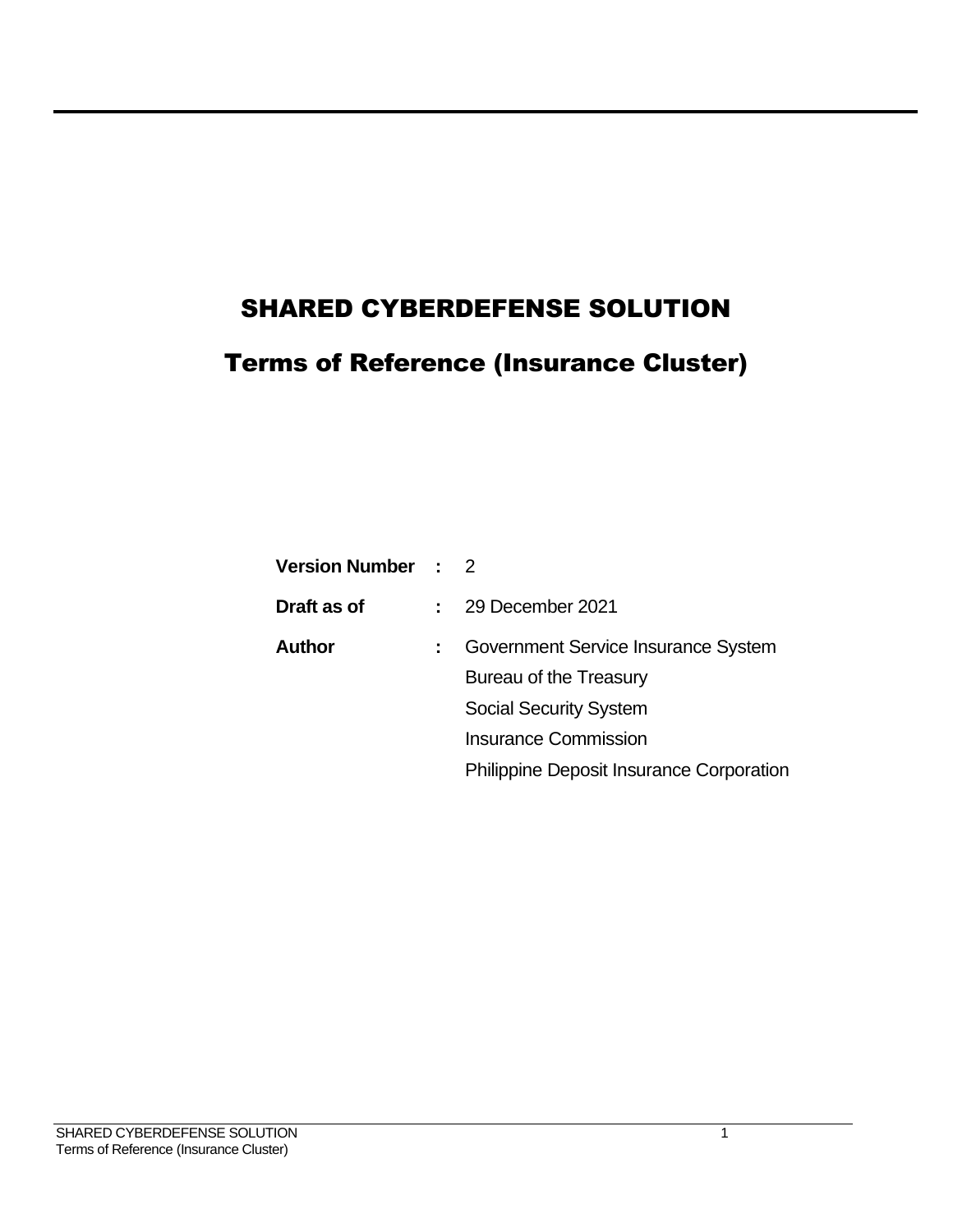# 1. Name and Description of the Project

With the continued evolving nature of cybersecurity risks, the Secretary of Finance has mandated the government financial institutions (GFIs) and other agencies to establish a cost-effective defense strategy that will shield their respective IT systems from potential cybersecurity threats, along with other possible risks and data breaches in the digital landscape.

This initiative involves the two (2) segmented groups, the GFI and Insurance Clusters, under the Department of Finance (DOF).

For this Terms of Reference (TOR), it will cover the Insurance Cluster composed of the Bureau of the Treasury (BTr), Government Service Insurance System (GSIS), Social Security System (SSS), Insurance Commission (IC), and Philippine Deposit Insurance Corporation (PDIC).

# 2. Project Objective and Scope

The proposed Common Cyber Defense Solution shall require the vendor to provide a two (2) year subscription for the provision of Security Monitoring and Management, Vulnerability Management, Threat Intelligence, and Incident Response. This is primarily focused on the National Institute of Standards and Technology (NIST) Cybersecurity Framework – Identify, Protect, Detect, Respond and Recover.

The Approved Budget for the Contract (ABC) shall be the upper limit or ceiling for the proposal, and shall cover all project costs, including, but not limited to the following:

- Subscription cost that will be based on the number of endpoints for each agency (i.e., BTr 1,600, GSIS 4,200, SSS – 8,000, IC - 1,000, PDIC – 1,200) and includes project management, consulting, requirements validation, customization, training, integration, training, production deployment, system integration, change management and other out-of-pocket expenses (e.g., transportation allowance, per diem, etc.);
- The Shared Defense subscription shall commence immediately after the Phase 1 implementation of the project.
- Post Go Live support starting from the implementation date; and
- All applicable taxes, service fees and charges (e.g., fund transfers fees, foreign exchange difference)

The proposed Common Cyber Defense Solution for the Insurance Cluster shall be procured in one lot which shall consist of sublots per agency. Likewise, this shall be the basis for awarding per agency.

The pricing shall be uniform for all agencies in the cluster.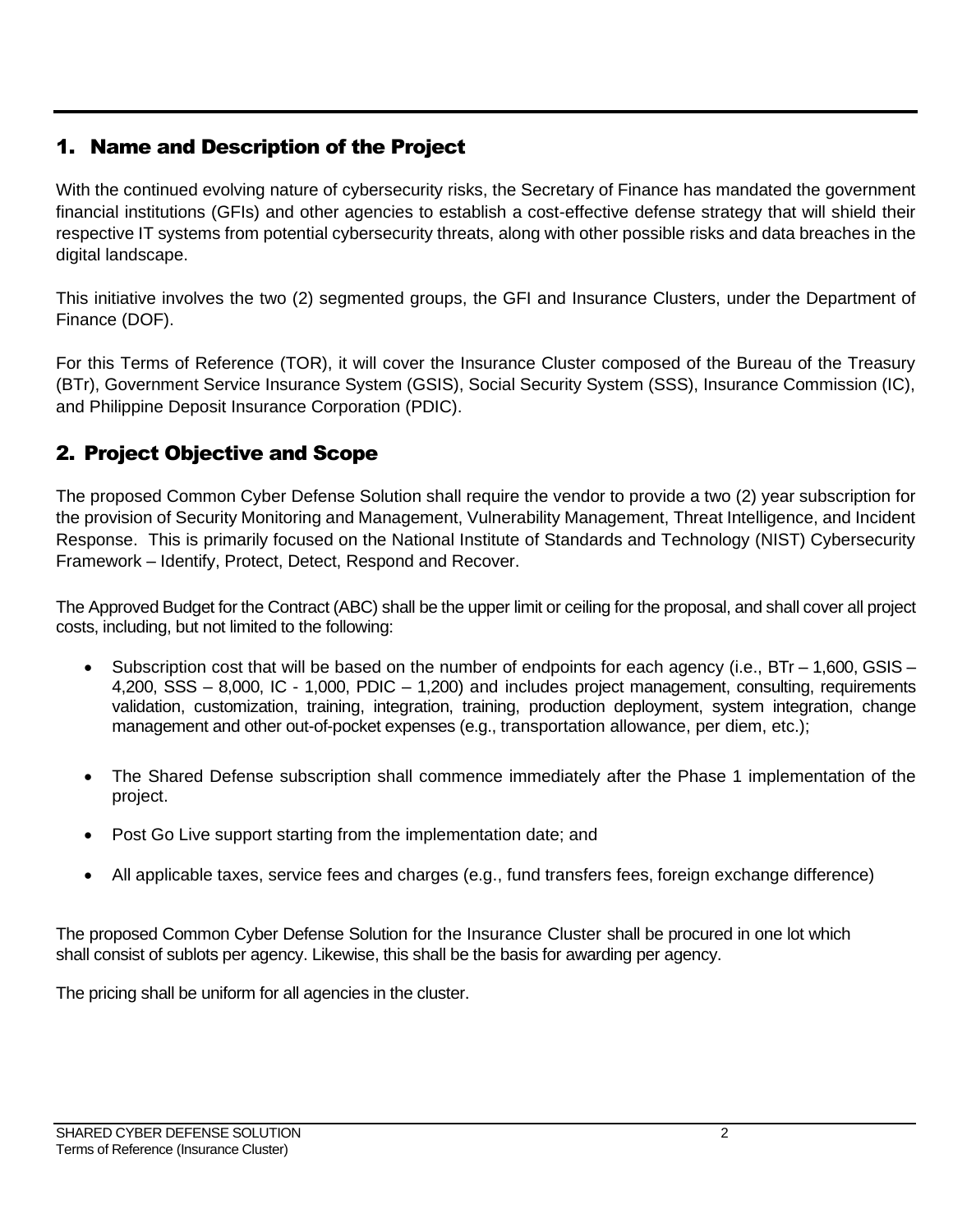# **Other Requirements**

During procurement, the bidder is required to submit respective proposals for all the agencies concerned.

## 3. Functional and Non-Functional Requirements

The vendor shall respond to each requirement stated herein. Failure to conform to any of the specifications shall be sufficient grounds for disqualification.

#### **I. Functional Requirements**

|                                      |                                                                                                                                                                                                                                                                                                                                                                                                                 | A. Security Monitoring and Management                                                                                                                                |                                  |                                  |                                  |                                  |                                                                                              |  | <b>COMPLIED</b> |  |
|--------------------------------------|-----------------------------------------------------------------------------------------------------------------------------------------------------------------------------------------------------------------------------------------------------------------------------------------------------------------------------------------------------------------------------------------------------------------|----------------------------------------------------------------------------------------------------------------------------------------------------------------------|----------------------------------|----------------------------------|----------------------------------|----------------------------------|----------------------------------------------------------------------------------------------|--|-----------------|--|
| A.1 Security Operations Center (SOC) |                                                                                                                                                                                                                                                                                                                                                                                                                 |                                                                                                                                                                      |                                  |                                  |                                  | Y/N                              | <b>REMARKS</b>                                                                               |  |                 |  |
|                                      | 1. The service provider shall provide a cloud-based SOC for individual agencies with complete<br>Security Information and Event Management (SIEM) and Security Orchestration,<br>Automation, and Response (SOAR) solution that allows for two-way integration with the<br>agencies data sources, capture of near real-time log data, and must perform correlation<br>between data sources during investigation. |                                                                                                                                                                      |                                  |                                  |                                  |                                  |                                                                                              |  |                 |  |
|                                      |                                                                                                                                                                                                                                                                                                                                                                                                                 | high level overview of the cluster agencies security posture.                                                                                                        |                                  |                                  |                                  |                                  | 2. The service provider shall set up a cluster level SOC dashboard to have an integrated and |  |                 |  |
| 3.                                   | The SOC shall detect and monitor threats, correlate with threat intelligence sources, generate<br>alerts, conduct investigation, and escalate tickets to the agencies on a 24x7 basis, using the<br>Security Operations Center (SOC) platform provisioned for the agencies.                                                                                                                                     |                                                                                                                                                                      |                                  |                                  |                                  |                                  |                                                                                              |  |                 |  |
|                                      | 4. There must be a proper onboarding and integration period between the service provider and<br>the agencies prior to full SOC operation to ensure completeness of SOC visibility and<br>familiarization with the agencies processes and network behavior.                                                                                                                                                      |                                                                                                                                                                      |                                  |                                  |                                  |                                  |                                                                                              |  |                 |  |
| 5.                                   |                                                                                                                                                                                                                                                                                                                                                                                                                 | The solution shall have its own ticketing tool for incident ticket generation.                                                                                       |                                  |                                  |                                  |                                  |                                                                                              |  |                 |  |
| 6.                                   | The SOC shall classify security events based on the following risk rating matrix containing<br>the following information. The report method shall be thru call and/or e-mail:                                                                                                                                                                                                                                   |                                                                                                                                                                      |                                  |                                  |                                  |                                  |                                                                                              |  |                 |  |
|                                      |                                                                                                                                                                                                                                                                                                                                                                                                                 |                                                                                                                                                                      |                                  |                                  | Impact                           |                                  |                                                                                              |  |                 |  |
|                                      |                                                                                                                                                                                                                                                                                                                                                                                                                 | <b>Response Time</b>                                                                                                                                                 | <b>High</b>                      | Medium                           | Low                              | <b>Very Low</b>                  | <b>Report Time</b>                                                                           |  |                 |  |
|                                      |                                                                                                                                                                                                                                                                                                                                                                                                                 | Within 2 hours                                                                                                                                                       | <b>P1</b>                        | P <sub>2</sub>                   | P <sub>2</sub>                   | P <sub>3</sub>                   | within 15 minutes                                                                            |  |                 |  |
|                                      | Priority                                                                                                                                                                                                                                                                                                                                                                                                        | Within 12 hours                                                                                                                                                      | P <sub>2</sub>                   | P <sub>2</sub>                   | P <sub>3</sub>                   | P <sub>4</sub>                   | within 30 minutes                                                                            |  |                 |  |
|                                      |                                                                                                                                                                                                                                                                                                                                                                                                                 | Within 24 hours                                                                                                                                                      | P <sub>2</sub><br>P <sub>3</sub> | P <sub>3</sub><br>P <sub>3</sub> | P <sub>3</sub><br>P <sub>4</sub> | P <sub>4</sub><br>P <sub>4</sub> | N/A                                                                                          |  |                 |  |
|                                      |                                                                                                                                                                                                                                                                                                                                                                                                                 | 24 hours<br>Impact: Severity of the security event to critical assets<br>Priority: Based on the impact and severity<br>Nature of threat<br>Potential business impact |                                  |                                  |                                  |                                  | N/A                                                                                          |  |                 |  |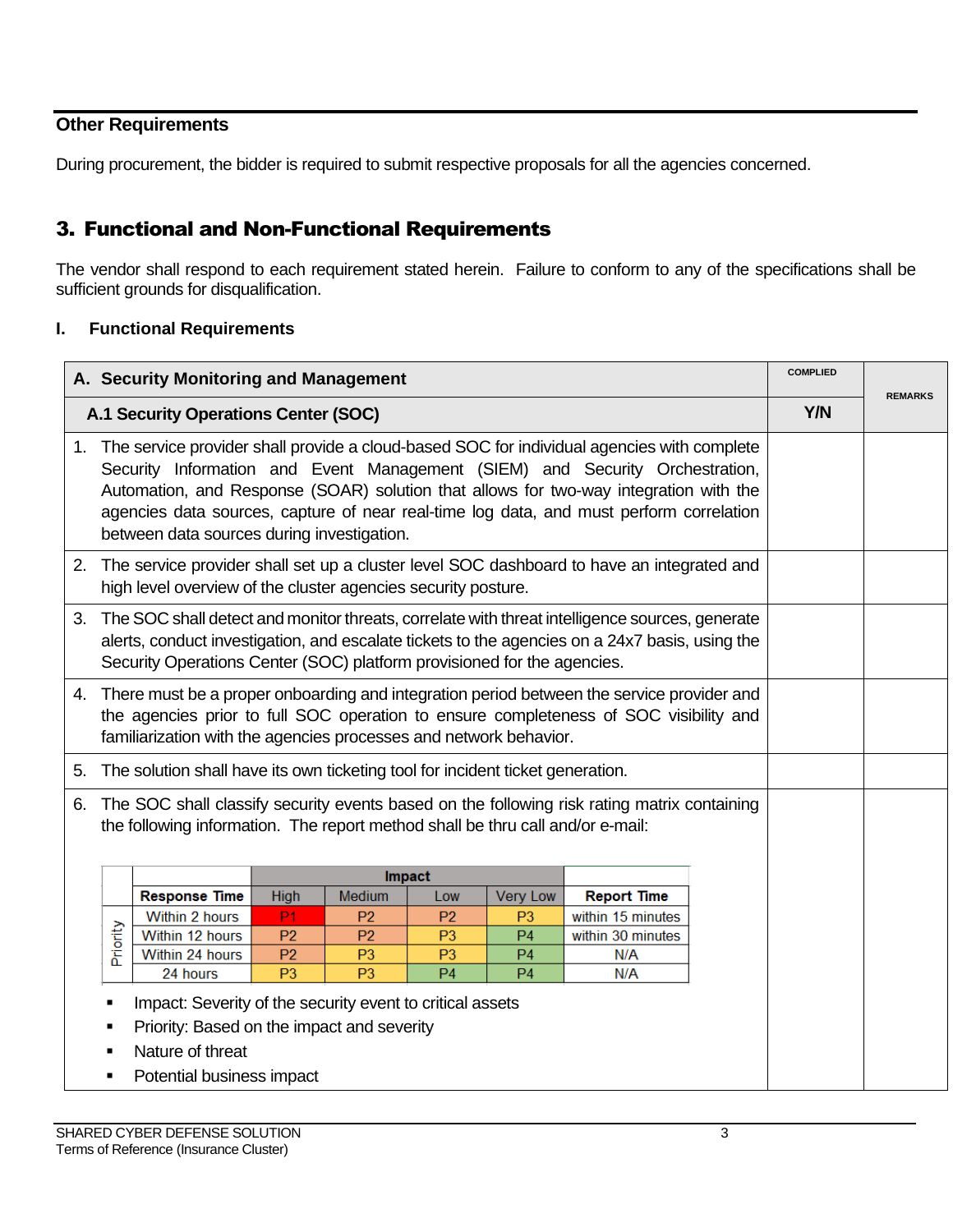|    | Remediation recommendations                                                                                                                                                                                                                                                                                                                                                                                                                                          |                 |                |
|----|----------------------------------------------------------------------------------------------------------------------------------------------------------------------------------------------------------------------------------------------------------------------------------------------------------------------------------------------------------------------------------------------------------------------------------------------------------------------|-----------------|----------------|
|    | *Response Time: How soon the security incident must be acknowledged by the service                                                                                                                                                                                                                                                                                                                                                                                   |                 |                |
|    | provider<br>*Report Time: How soon a reference number/problem ticket must be created by the service<br>provider and received by the agency. The Report Time is included in the Response Time.                                                                                                                                                                                                                                                                        |                 |                |
| 7. | Monthly monitoring service management:                                                                                                                                                                                                                                                                                                                                                                                                                               |                 |                |
|    | The service provider shall conduct regular meetings with the agencies IT stakeholders to<br>review SOC performance and discuss the overall IT security posture of the agencies,<br>including fine-tuning of configurations and provision of best practices advice, to aid in<br>continuous improvement. Regular written reports must also be available to track the status<br>of cases and the assistance needed. Monthly reports shall contain, but not limited to: |                 |                |
|    | <b>SLA Performance</b>                                                                                                                                                                                                                                                                                                                                                                                                                                               |                 |                |
|    | <b>Correlated Events Overview</b><br>٠                                                                                                                                                                                                                                                                                                                                                                                                                               |                 |                |
|    | <b>Correlated Events Graph Distribution Overtime</b><br>٠                                                                                                                                                                                                                                                                                                                                                                                                            |                 |                |
|    | <b>Correlated Events and Rules Triggered Summary</b><br>٠                                                                                                                                                                                                                                                                                                                                                                                                            |                 |                |
|    | Summary of Incident Ticket per Use Cases Incident Management                                                                                                                                                                                                                                                                                                                                                                                                         |                 |                |
| 8. | The service provider shall ensure flexibility and scalability of the agencies SOC platform and<br>shall ingest and process all events sent by the agencies for the SIEM and SOAR<br>requirements including its current and future needs.                                                                                                                                                                                                                             |                 |                |
| 9. | The service provider shall facilitate SOC security briefing at least once a month for the<br>agencies to present the latest local and international news and updates in Cyber security.                                                                                                                                                                                                                                                                              |                 |                |
|    | A.2 Managed Detection and Response                                                                                                                                                                                                                                                                                                                                                                                                                                   | <b>COMPLIED</b> | <b>REMARKS</b> |
|    | A.2.1 Deployment and Management                                                                                                                                                                                                                                                                                                                                                                                                                                      | Y/N             |                |
|    | 1. The service provider shall supply Managed Detection and Response services, including the<br>Endpoint Protection / Endpoint Detection and Response (EDR) licenses required for<br>supported endpoints. Supported endpoints refer to Windows endpoints, Windows servers,<br>major Unix and Linux distributions, MacOS, Mobile devices, that is still under support or<br>extended support by the manufacturer.                                                      |                 |                |
|    | 2. The solution must be categorized as a leader in the latest Forrester or Gartner Magic<br>Quadrant for Endpoint Protection.                                                                                                                                                                                                                                                                                                                                        |                 |                |
| 3. | The solutions provider must be capable to deploy the endpoint technology to workstations<br>and servers, including Windows, Mac, Unix and Linux assets, using the agencies or the<br>solutions provider's deploytment tool, and must support both physical and virtual<br>environments.                                                                                                                                                                              |                 |                |
|    | 4. The solution shall detect and prevent attacks on-premise, for supported and unsupported<br>endpoints, including agency deployments in public clouds, if any, such as, but not limited to<br>Amazon Web Services (AWS), Azure, Oracle Cloud and Google Cloud.                                                                                                                                                                                                      |                 |                |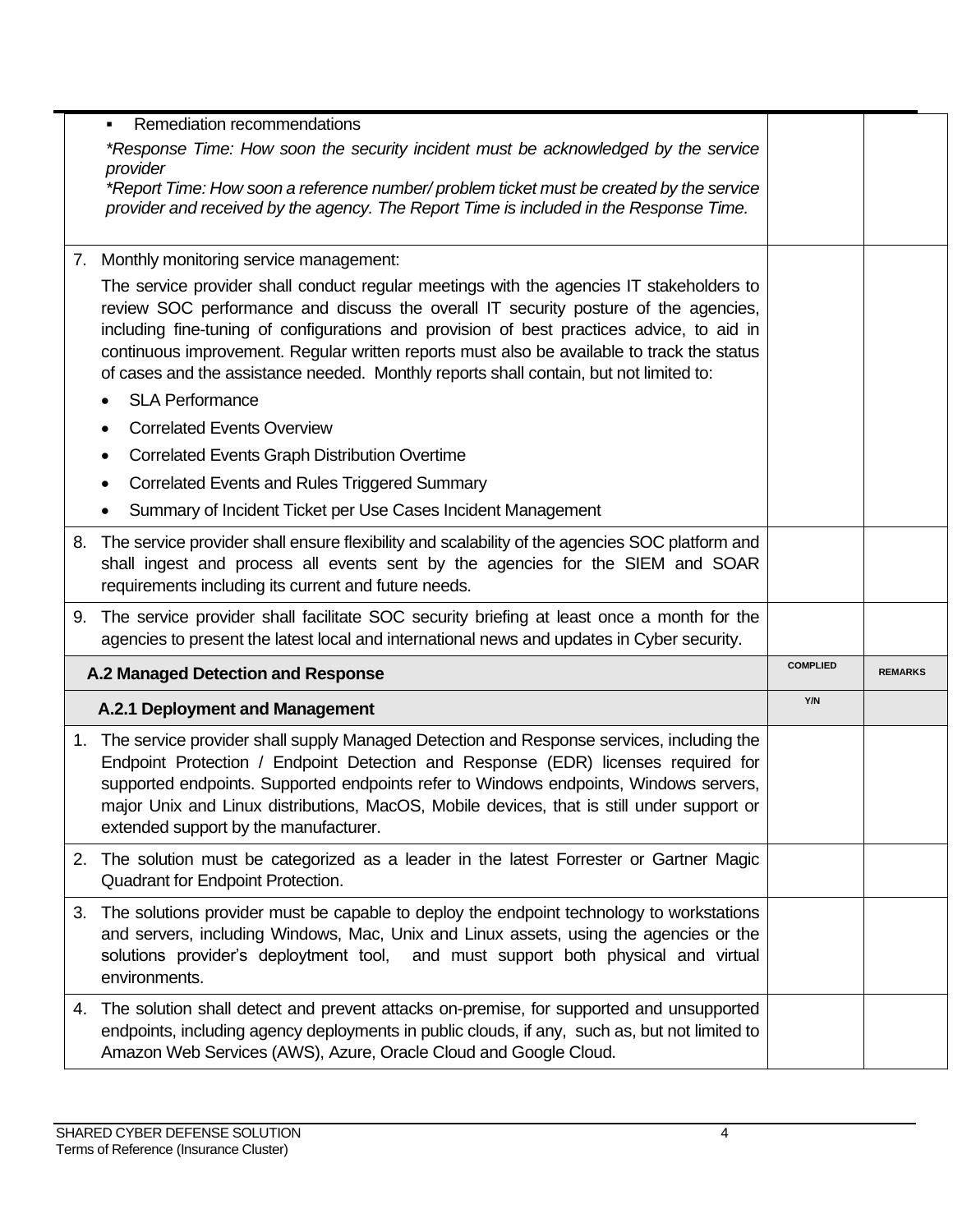|    | 5. The solution shall be capable to block malicious indicators of compromise (IOCs) and<br>behaviors of compromise (BOCs) automatically with expert review of detections by analysts<br>to ensure there is always human oversight on technology.                                                    |  |
|----|-----------------------------------------------------------------------------------------------------------------------------------------------------------------------------------------------------------------------------------------------------------------------------------------------------|--|
| 6. | The solution shall allow custom enforcement policies to neutralize sophisticated malware and<br>lateral movement utilizing "living off the land" techniques that can potentially evade standard<br>detections, however, ensuring that these custom policies does not impede business<br>operations. |  |
|    | Update of Indicators of Compromise (IOC) and watchlist repository, whenever<br>applicable                                                                                                                                                                                                           |  |

|    | <b>A.2.2 Prevention and Detection</b>                                                                                                                                                                                                                                                                                                                                                                                                         | <b>COMPLIED</b><br>Y/N | <b>REMARKS</b> |
|----|-----------------------------------------------------------------------------------------------------------------------------------------------------------------------------------------------------------------------------------------------------------------------------------------------------------------------------------------------------------------------------------------------------------------------------------------------|------------------------|----------------|
|    | 1. The solution shall have integration with the SIEM for central monitoring and analysis,<br>including the setup of relevant dashboards such as but not limited to, attacks, threats,<br>endpoints at risk.                                                                                                                                                                                                                                   |                        |                |
|    | 2. The solution should utilize signature-based and/or signature-less detection techniques to<br>protect against known and unknown attacks.                                                                                                                                                                                                                                                                                                    |                        |                |
| 3. | The solution should have Machine Learning and Behavioral Pattern Indicator of Attack (IOA)<br>detection capability.                                                                                                                                                                                                                                                                                                                           |                        |                |
| 4. | The solution must be able to detect and prevent the following:<br>exploitation behavior using IOAs and no signatures.<br>ransomware behavior using Behavior IOA patterns and no signatures.<br>file-less malware using Behavior IOA patterns.<br>malware-free tradecraft using Behavior IOA patterns.<br><b>BIOS</b> level attacks<br><b>Privilege Escalation</b><br>Exfiltration<br>Connection to malicious command and control destinations |                        |                |
| 5. | The solution must be able to enrich a detected event with its own threat intelligence<br>and not any third-party Intelligence including mapping of the technique, tactic and<br>procedure (TTP) against the MITRE ATT&ACK framework.                                                                                                                                                                                                          |                        |                |
|    | A.2.3 Threat Hunting and Response                                                                                                                                                                                                                                                                                                                                                                                                             | <b>COMPLIED</b><br>Y/N | <b>REMARKS</b> |
|    | 1. The service provider must provide 24x7 Managed Threat Hunting Service, supported by<br>experienced and certified analysts or incident responders for the remote response on<br>endpoint incidents/events                                                                                                                                                                                                                                   |                        |                |
|    | 2. The service provider must have pre-built threat hunting applications and queries                                                                                                                                                                                                                                                                                                                                                           |                        |                |
| 3. | The service provider must be able to get context from indicators such as IP's, URL's, domains<br>or hashes using the tools within the platform, including associated events with unique visibility<br>including account creation, login activity, local firewall modification, service modification,                                                                                                                                          |                        |                |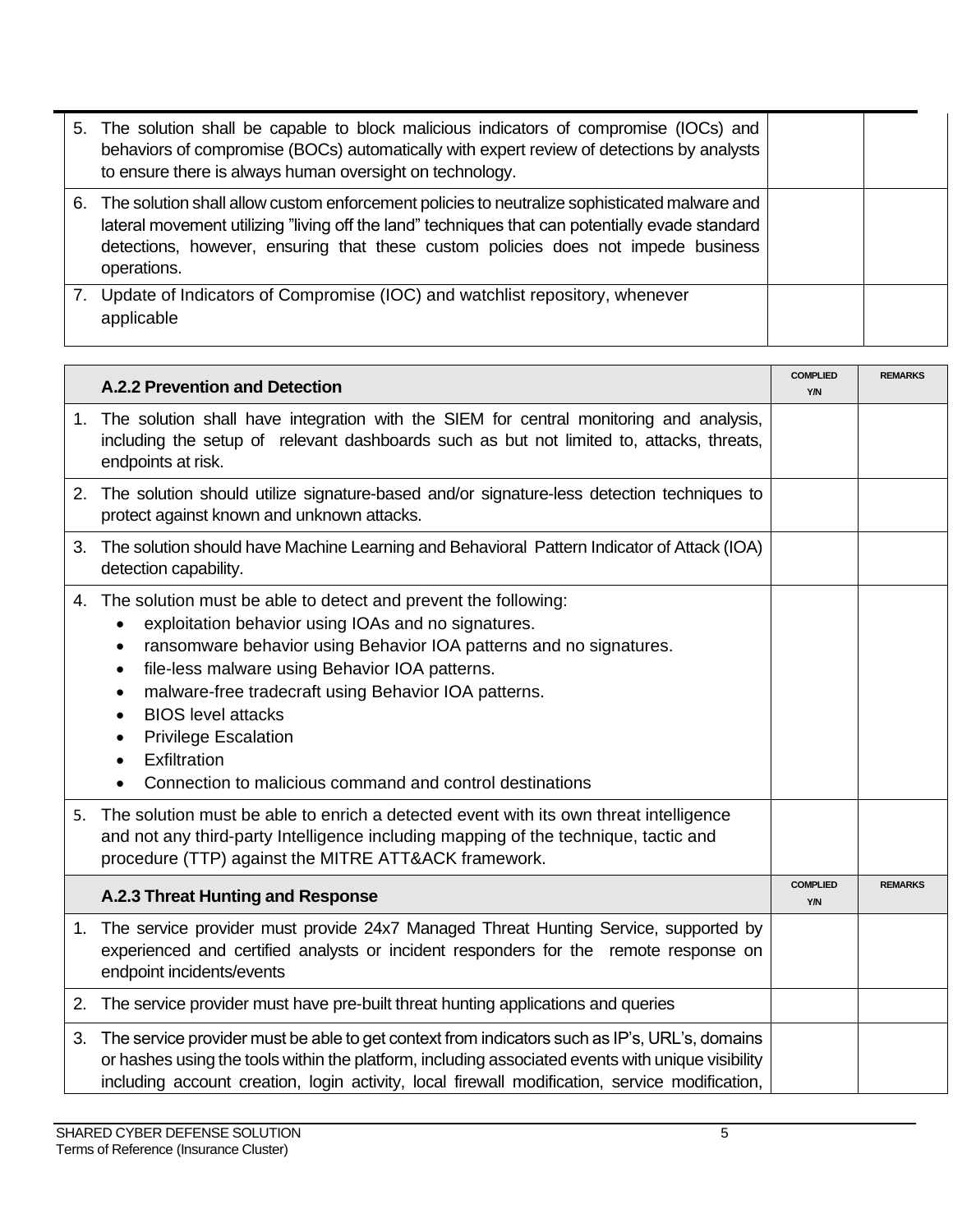|    | sources of remote operations (including scheduled task creations, registry changes, WMIC<br>execution, among others)                                                                                                                                                                                                                                                        |                        |                |
|----|-----------------------------------------------------------------------------------------------------------------------------------------------------------------------------------------------------------------------------------------------------------------------------------------------------------------------------------------------------------------------------|------------------------|----------------|
|    | 4. The solution shall be able to isolate "at-risk" endpoints, including the blocking the launching<br>of suspicious or malicious applications.                                                                                                                                                                                                                              |                        |                |
| 5. | The solution shall allow blacklisting and whitelisting of hashes manually through the solution.                                                                                                                                                                                                                                                                             |                        |                |
| 6. | The solution shall provide remote response by administrators, analysts or incident responders<br>such as containment, deleting files, killing process among others without the need for<br>additional tools or agents.                                                                                                                                                      |                        |                |
|    | 7. The solution shall provide root cause analysis of all identified malicious activity.                                                                                                                                                                                                                                                                                     |                        |                |
|    | A.3 Security Information and Event Management (SIEM)                                                                                                                                                                                                                                                                                                                        | <b>COMPLIED</b><br>Y/N | <b>REMARKS</b> |
|    | 1. The solution provided must be categorized as a leader in the latest Forrester or Gartner Magic<br>Quadrant for SIEM.                                                                                                                                                                                                                                                     |                        |                |
| 2. | The solution shall provide individual agency, web-based dashboards for accessing their<br>agency information about alerts, attacks, track remediation on incidents, generate and extract<br>reports which can be presented near real-time or over a time period. The agencies must be<br>able to request customized dashboards and adhoc reports from the service provider. |                        |                |
| 3. | The solution shall be capable to support collection of different types of metadata (e.g., logs,<br>security events, network flows, among others) from data sources and shall include log<br>compression and industry standard encryption at rest and in transit to ensure security of<br>captured data from disclosure to disinterested parties.                            |                        |                |
| 4. | The data sources ingested by the solution shall include at least the events from perimeter<br>security tools, active directory logs, endpoint protection, and endpoint detection and<br>response tools, including events from sensors that may be deployed by the solutions<br>provider, if needed.                                                                         |                        |                |
| 5. | The service shall have content packs that are prebuilt configurations for common security<br>use cases that provide sets of rules, alarms, baselines, views, reports, variables, and<br>watchlists.                                                                                                                                                                         |                        |                |
|    | 6. The service shall provide advanced security capabilities, such as User and Entity<br>Behavioral Analytics (UEBA), natively within its own platform.                                                                                                                                                                                                                      |                        |                |
| 7. | The solution must have a global threat intelligence subscription service for data enrichment<br>to quickly identify attack paths and past interactions with known bad actors and increase<br>threat detection accuracy while reducing response time.                                                                                                                        |                        |                |
| 8. | The solution must be able togenerate and send actionable items to the automation and<br>orchestration tool as well as generate and send alerts to both service provider and agency<br>analysts and incident responders.                                                                                                                                                     |                        |                |
| 9. | The service provider shall ensure the availability of searchable the ingested raw logs for at<br>least twelve (12) months with comprehensive searchability. The retention of the logs shall<br>be within the duration of the contract, after which, the logs will be archived and given to the                                                                              |                        |                |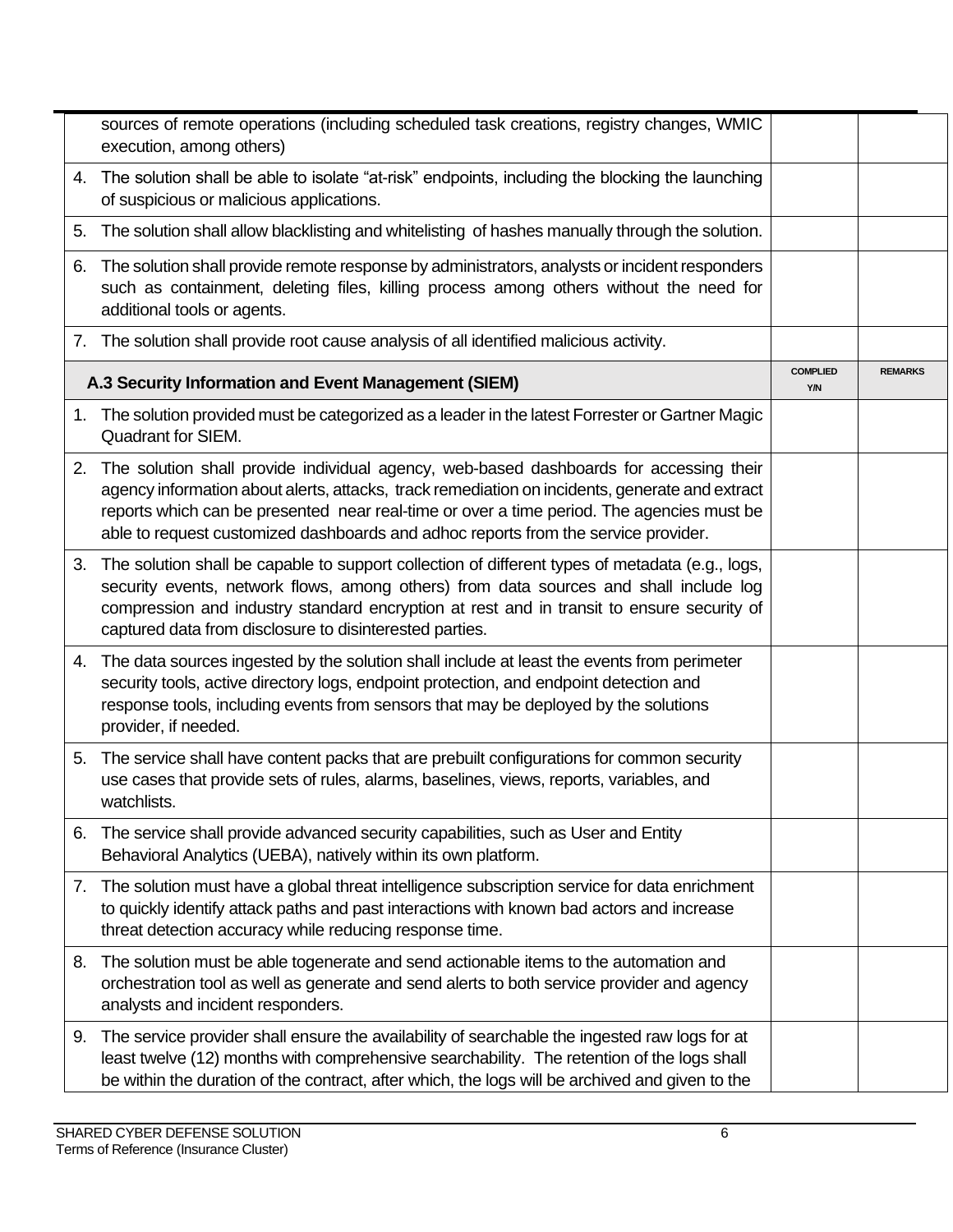|    | agencies in an agreed format. The logs, including evidences of security incidents, should be<br>tamper proof and made available for legal and regulatory purposes, as required.                                                                                                                                                                                                                                                                                                                             |                               |                |
|----|-------------------------------------------------------------------------------------------------------------------------------------------------------------------------------------------------------------------------------------------------------------------------------------------------------------------------------------------------------------------------------------------------------------------------------------------------------------------------------------------------------------|-------------------------------|----------------|
|    | A.4 Security Orchestration, Automation and Response (SOAR)                                                                                                                                                                                                                                                                                                                                                                                                                                                  | <b>COMPLIED</b><br><b>Y/N</b> | <b>REMARKS</b> |
| 1. | The solution must be able to fully orchestrate security operations and provide security<br>teams with case management, automation, and investigation within a single pane of glass                                                                                                                                                                                                                                                                                                                          |                               |                |
|    | 2. The solution must have visibility into the security operation provided via dashboards, KPIs<br>and customizable reporting                                                                                                                                                                                                                                                                                                                                                                                |                               |                |
|    | 3. The solution must be able to support machine driven and analyst led response to remediate<br>threats in a consistent and auditable manner                                                                                                                                                                                                                                                                                                                                                                |                               |                |
|    | 4. The solution must render alerts, cases, query reports, and events into clustered and<br>contextualized threat storylines with a high degree of visualization                                                                                                                                                                                                                                                                                                                                             |                               |                |
|    | 5. The solution must be an open architecture that allows for easy connectivity and integrations<br>to any existing system, bringing them all together into a single, contextual language.<br>Integration with other solutions can either be out of the box or customized.                                                                                                                                                                                                                                   |                               |                |
| 6. | The solution must be able to accelerate security incident processes by automating or semi<br>automating workflows                                                                                                                                                                                                                                                                                                                                                                                           |                               |                |
|    | 7. The solution must be include out of the box or customizable playbooks of best<br>practices to scale operations, drive consistency in response and meet<br>compliance requirements. Playbooks deployed shall include at least:<br>Phishing enrichment and response<br>Malware endpoint response<br>$\bullet$<br>Login Anomalies (multiple failed logins, unusual activity such as login<br>attempts outside office hours, etc)<br>Unusual browsing activity<br>٠<br>Web attack profiling and blacklisting |                               |                |
| 8. | The solution should provide pre-set and customizable KPI metrics to monitor threat<br>response efficacy and team performance.                                                                                                                                                                                                                                                                                                                                                                               |                               |                |

| <b>B. Vulnerability Management and Penetration Testing</b>                                                                                                                                                                                       |                        |                |
|--------------------------------------------------------------------------------------------------------------------------------------------------------------------------------------------------------------------------------------------------|------------------------|----------------|
| <b>B.1 Vulnerability Management</b>                                                                                                                                                                                                              | <b>COMPLIED</b><br>Y/N | <b>REMARKS</b> |
| 1. The solution provided must be a cloud based service, that shall give immediate global visibility<br>into where the Agency IT system might be vulnerable to the latest Internet threats and how<br>to protect them.                            |                        |                |
| 2. It should be able to continuously identify threats and monitor unexpected changes in the<br>network before they turn into breaches. The solution can be agentless or agent-based if<br>continuous monitoring is required on specific systems. |                        |                |
| 3. The solution should be able to scan systems anywhere in the Agency environment, from the<br>same console: whether the asset is on the perimeter, the internal network, or cloud                                                               |                        |                |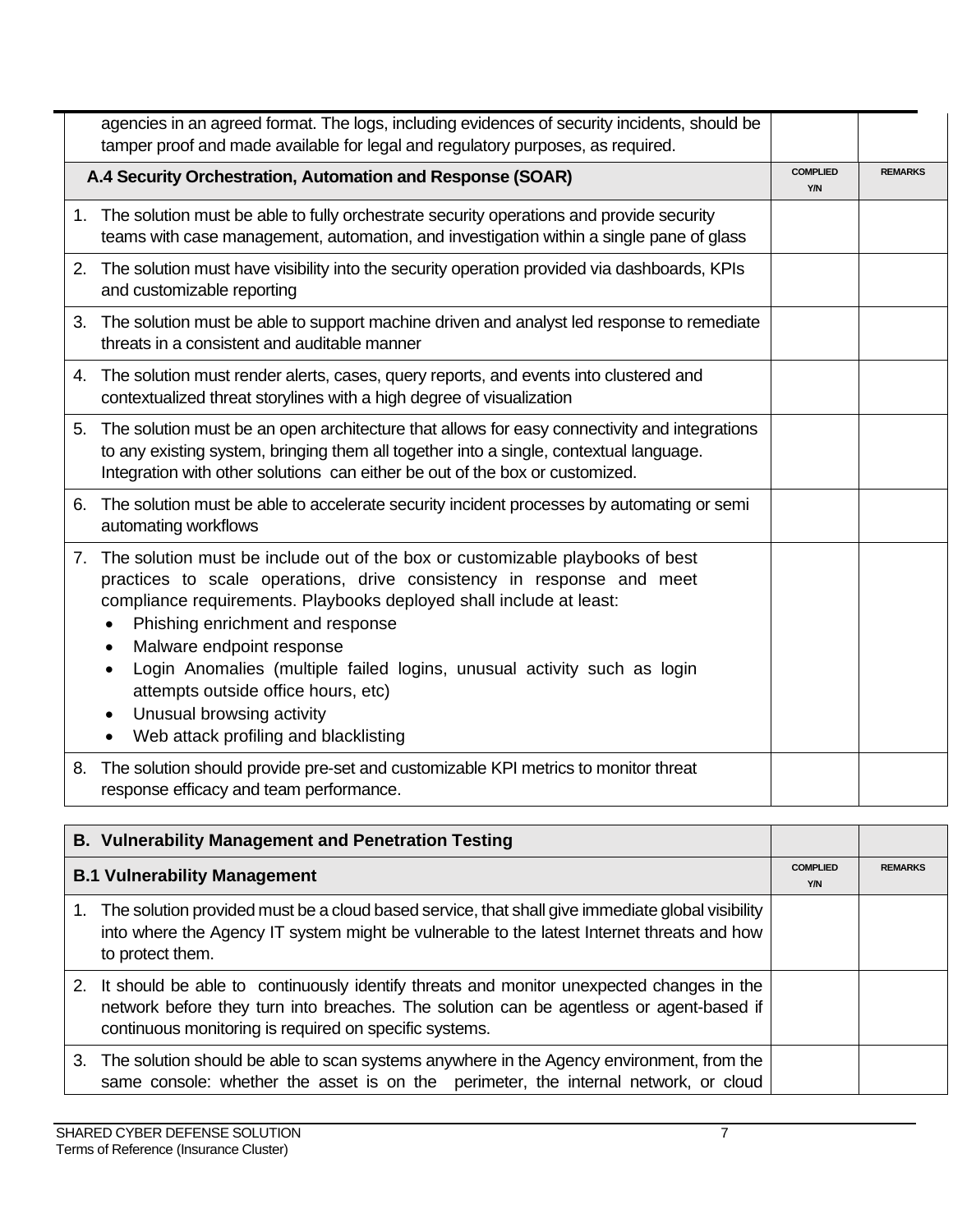|    | environments (such as Amazon Web Services, Oracle Cloud, Microsoft Azure or Google<br>Cloud) with the ability to create custom reports showing each audience just the level of detail<br>it needs to see.                                                                                                                                                                                                                                                               |                        |                |
|----|-------------------------------------------------------------------------------------------------------------------------------------------------------------------------------------------------------------------------------------------------------------------------------------------------------------------------------------------------------------------------------------------------------------------------------------------------------------------------|------------------------|----------------|
|    | 4. The solution should be able to identify and prioritize critical vulnerabilities and risks to enable<br>the agencies to prioritize the remediation of the highest business risks using trend analysis,<br>zero-day and patch impact predictions.                                                                                                                                                                                                                      |                        |                |
|    | 5. The solution should be able to track vulnerability data across hosts and time, to give a better<br>understanding of the agencies security posture. The reports can be changed through existing<br>pre-built templates, without the need to rescan. The reports can be generated on demand or<br>scheduled automatically and then shared with the appropriate recipients online, in PDF or<br><b>CSV</b>                                                              |                        |                |
| 6. | The solution should be able to automatically gather and analyze security and compliance<br>data in a scalable backend, with provisioning additional capabilities as easy as checking a<br>box.                                                                                                                                                                                                                                                                          |                        |                |
|    | 7. The solution should be able to proactively address potential threats whenever new<br>vulnerabilities appear, with real-time alerts to notify the agencies immediately, without the<br>need to schedule scan windows or manage scanning credentials.                                                                                                                                                                                                                  |                        |                |
| 8. | The solution must be able to conduct a continuous compromise assessment, which shall<br>include at the minimum:<br>Identification of the specific vulnerabilities and/or compromised assets                                                                                                                                                                                                                                                                             |                        |                |
|    |                                                                                                                                                                                                                                                                                                                                                                                                                                                                         |                        |                |
|    | Evaluation of scanned assets and identification of possible vulnerability linkages<br>$\bullet$<br>through a detailed analysis of the results                                                                                                                                                                                                                                                                                                                           |                        |                |
|    | B.2 Vulnerability Assessment and Penetration Testing (VAPT)                                                                                                                                                                                                                                                                                                                                                                                                             | <b>COMPLIED</b><br>Y/N | <b>REMARKS</b> |
| 1. | Vulnerability Assessment and Penetration Testing (VAPT) shall be performed annually on an<br>agreed schedule and scope with the agencies. The VAPT scope may include network<br>infrastructure, applications (e.g., public-facing web and mobile applications), Application<br>Programming Interfaces (APIs), endpoints, hosts and databases, including member service<br>systems or kiosks, if any and among others.                                                   |                        |                |
|    | 2. The service provider shall deliver and maintain a vulnerability database with relevant software<br>version upgrades and security policy update recommendations, inclusive of changes to<br>existing and new vulnerability and threat signatures.                                                                                                                                                                                                                     |                        |                |
|    | 3. The service provider shall provide online reporting and metrics capability:<br>VAPT results/data (including risk, remediation status, and data compromised, if any)<br>and access to historical test result and trend analysis delivered via the service<br>provider's portal shall be accessible to the agencies. This would also include<br>handholding with the agencies concerned to properly remediate/mitigate<br>vulnerabilities, findings, and observations. |                        |                |
| 4. | The service provider shall have predefined fields/templates for the generation of reports, such<br>as, but not limited to:                                                                                                                                                                                                                                                                                                                                              |                        |                |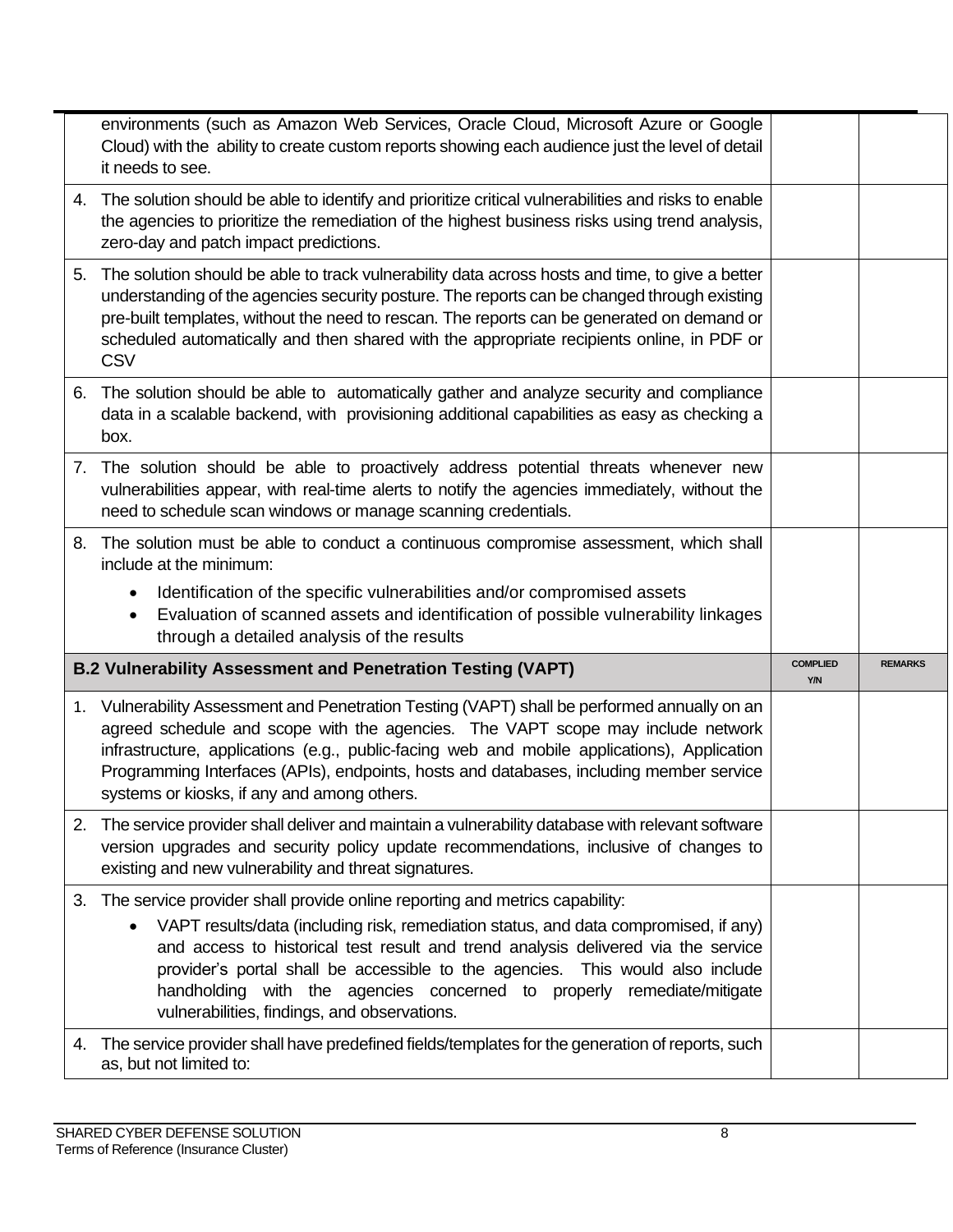| Security Profiling Results (including reports from automated scanning tools)<br>$\bullet$<br>Detailed observations and recommendations<br>5. Common Vulnerability Scoring System values:<br>The service provider shall use CVSS v3.0 or later for risk ranking and prioritizing<br>security vulnerabilities.<br>The service provider shall be capable to generate multi-format reports, including<br>$\bullet$<br>exporting of report data in PDF, Microsoft Excel, XML, CSV, and HTML.<br>The service provider shall perform Host discovery and Operating System (OS) fingerprinting<br>6.<br>functionalities for the following, but not limited to:<br>Windows (all versions)<br>Linux and other Unix flavors (all versions)<br>Network and security related equipment, whether software or hardware-based<br>User profile settings<br>Advanced password analysis<br>The service provider shall perform common service discovery and fingerprinting<br>7.<br>functionalities for the following, whether on-premise or cloud-based:<br><b>Application servers</b><br><b>Authentication servers</b><br>Backdoors and remote access services |
|---------------------------------------------------------------------------------------------------------------------------------------------------------------------------------------------------------------------------------------------------------------------------------------------------------------------------------------------------------------------------------------------------------------------------------------------------------------------------------------------------------------------------------------------------------------------------------------------------------------------------------------------------------------------------------------------------------------------------------------------------------------------------------------------------------------------------------------------------------------------------------------------------------------------------------------------------------------------------------------------------------------------------------------------------------------------------------------------------------------------------------------------|
|                                                                                                                                                                                                                                                                                                                                                                                                                                                                                                                                                                                                                                                                                                                                                                                                                                                                                                                                                                                                                                                                                                                                             |
|                                                                                                                                                                                                                                                                                                                                                                                                                                                                                                                                                                                                                                                                                                                                                                                                                                                                                                                                                                                                                                                                                                                                             |
|                                                                                                                                                                                                                                                                                                                                                                                                                                                                                                                                                                                                                                                                                                                                                                                                                                                                                                                                                                                                                                                                                                                                             |
|                                                                                                                                                                                                                                                                                                                                                                                                                                                                                                                                                                                                                                                                                                                                                                                                                                                                                                                                                                                                                                                                                                                                             |
|                                                                                                                                                                                                                                                                                                                                                                                                                                                                                                                                                                                                                                                                                                                                                                                                                                                                                                                                                                                                                                                                                                                                             |
|                                                                                                                                                                                                                                                                                                                                                                                                                                                                                                                                                                                                                                                                                                                                                                                                                                                                                                                                                                                                                                                                                                                                             |
|                                                                                                                                                                                                                                                                                                                                                                                                                                                                                                                                                                                                                                                                                                                                                                                                                                                                                                                                                                                                                                                                                                                                             |
|                                                                                                                                                                                                                                                                                                                                                                                                                                                                                                                                                                                                                                                                                                                                                                                                                                                                                                                                                                                                                                                                                                                                             |
|                                                                                                                                                                                                                                                                                                                                                                                                                                                                                                                                                                                                                                                                                                                                                                                                                                                                                                                                                                                                                                                                                                                                             |
| Backup applications/tools<br>٠<br>Database servers<br>Active Directory, Lightweight Directory Access Protocol (LDAP)<br>Domain Name Systems (DNS)<br>Mail servers and Simple Mail Transfer Protocols (SMTP)<br>Network File Systems (NFS), Network Basic Input/Output System (NetBIOS) and<br>Common Internet File Systems (CIFS)<br>Network Time Protocols (NTP)<br><b>Remote Procedure Calls</b><br>Routing protocols<br>Simple Network Monitoring Protocol (SNMP)<br>Telecommunications Network (Telnet), Trivial File Transfer Protocol (TFTP), Secure<br>Shell (SSH)<br>Virtual Private Network (VPN)<br>Web and mobile applications                                                                                                                                                                                                                                                                                                                                                                                                                                                                                                   |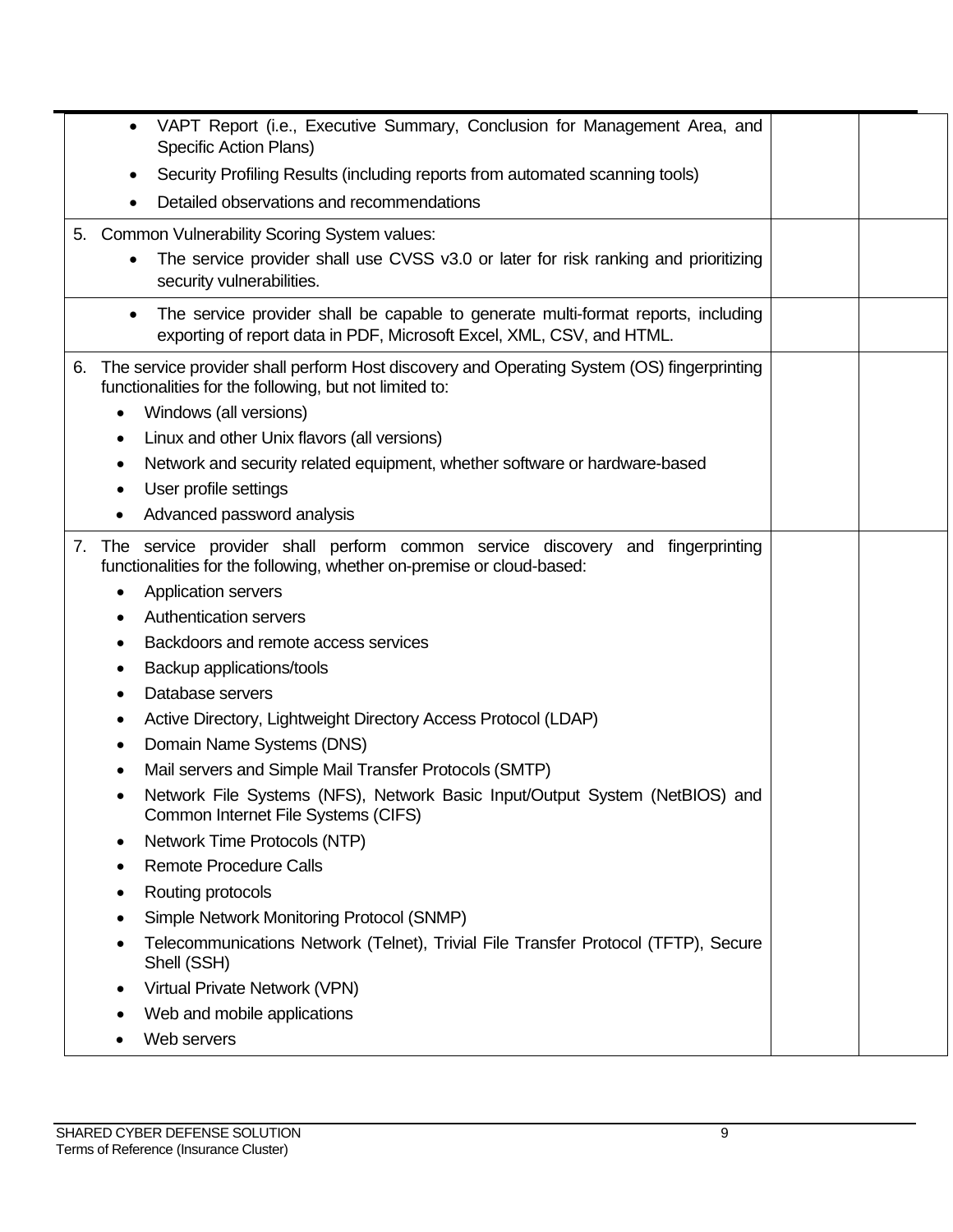| The solution shall deliver threat intelligence on the following:<br>1.<br>Brand protection - company names/domain<br>٠<br>Social media pages<br>٠<br>External Internet Protocol (IP) addresses<br>٠<br>Website and mobile application monitoring<br>٠<br>VIP e-mails<br>Sector monitoring Financial, Government, Insurance, and Healthcare<br>٠<br>Society for Worldwide Interbank Financial Telecommunication (SWIFT) codes<br>٠ |
|-----------------------------------------------------------------------------------------------------------------------------------------------------------------------------------------------------------------------------------------------------------------------------------------------------------------------------------------------------------------------------------------------------------------------------------|
|                                                                                                                                                                                                                                                                                                                                                                                                                                   |
|                                                                                                                                                                                                                                                                                                                                                                                                                                   |
|                                                                                                                                                                                                                                                                                                                                                                                                                                   |
|                                                                                                                                                                                                                                                                                                                                                                                                                                   |
|                                                                                                                                                                                                                                                                                                                                                                                                                                   |
|                                                                                                                                                                                                                                                                                                                                                                                                                                   |
|                                                                                                                                                                                                                                                                                                                                                                                                                                   |
|                                                                                                                                                                                                                                                                                                                                                                                                                                   |
| Credit cards                                                                                                                                                                                                                                                                                                                                                                                                                      |
| GitHub                                                                                                                                                                                                                                                                                                                                                                                                                            |
| Custom queries<br>٠                                                                                                                                                                                                                                                                                                                                                                                                               |
| Unlimited Site take downs (i.e., phishing, social media sites, and others)                                                                                                                                                                                                                                                                                                                                                        |
| Scraping databases that contain large amounts of data found in the deep and dark<br>web                                                                                                                                                                                                                                                                                                                                           |
| Third party queries<br>٠                                                                                                                                                                                                                                                                                                                                                                                                          |
| Investigation                                                                                                                                                                                                                                                                                                                                                                                                                     |
| <b>Threat library</b><br>$\bullet$                                                                                                                                                                                                                                                                                                                                                                                                |
| 2.<br>The threat intelligence solution must, at minimally, harvest data from the following open,<br>technical and closed sources types:                                                                                                                                                                                                                                                                                           |
| Mainstream Media (including news, information security sites, vendor research,<br>$\bullet$<br>blogs, vulnerability disclosures)                                                                                                                                                                                                                                                                                                  |
| Social Media                                                                                                                                                                                                                                                                                                                                                                                                                      |
| Forums                                                                                                                                                                                                                                                                                                                                                                                                                            |
| <b>Paste Sites</b>                                                                                                                                                                                                                                                                                                                                                                                                                |
| <b>Code Repositories</b><br>٠                                                                                                                                                                                                                                                                                                                                                                                                     |
| Threat lists (including spam, malware, malicious infrastructure)<br>٠                                                                                                                                                                                                                                                                                                                                                             |
| Dark Web (including multiple tiers of underground communities and marketplaces)<br>٠                                                                                                                                                                                                                                                                                                                                              |
| Original research from in-house human intelligence analysts                                                                                                                                                                                                                                                                                                                                                                       |
| The solutions provider must be able to:<br>3.                                                                                                                                                                                                                                                                                                                                                                                     |
| Detect and take down servers launching phishing attacks<br>٠                                                                                                                                                                                                                                                                                                                                                                      |
| Take down of fake applications that impersonate legitimate ones from app stores.                                                                                                                                                                                                                                                                                                                                                  |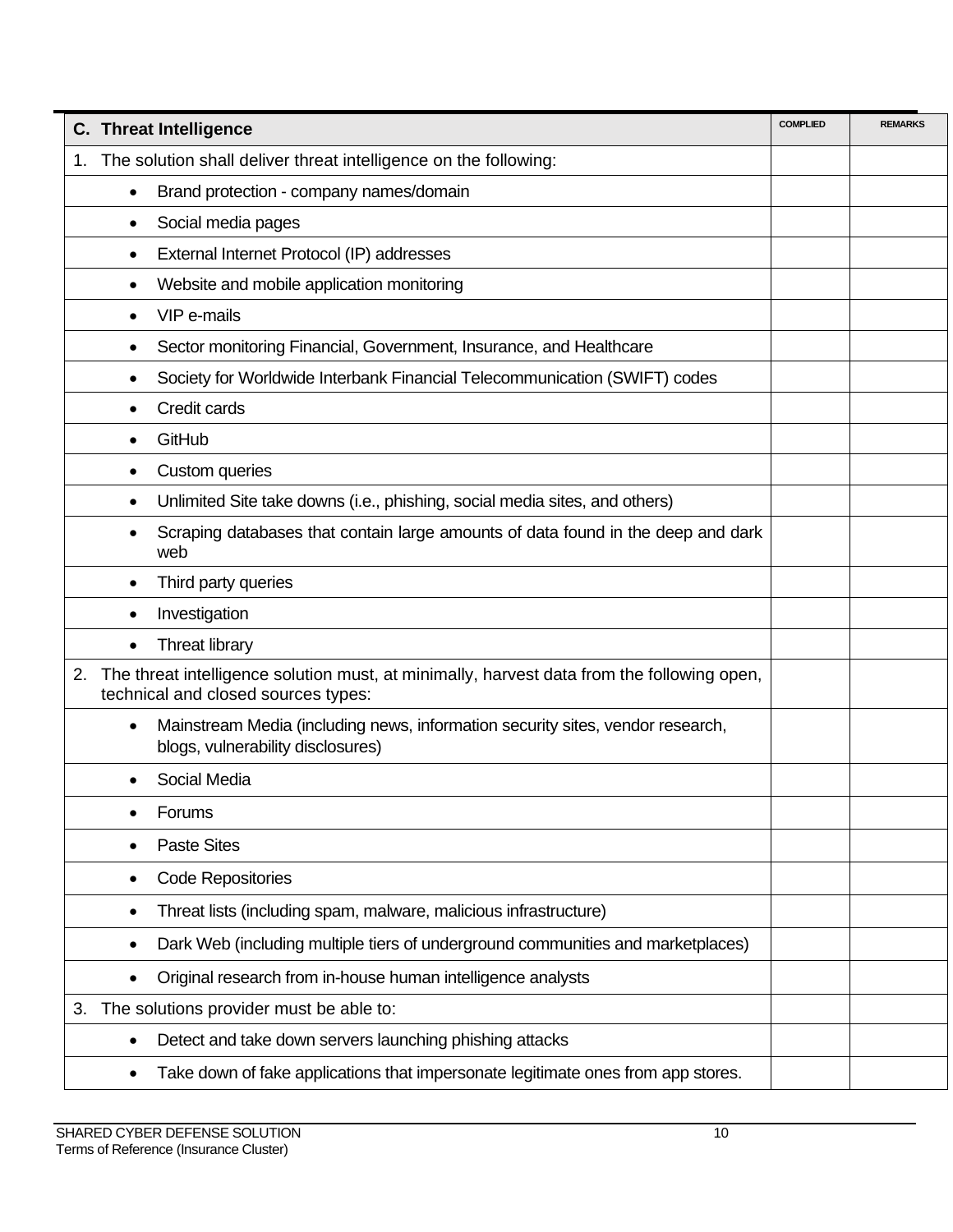| Take immediate action on the agencies behalf and provide all the context to<br>execute rapid take-down of malicious servers, websites or social media accounts.                                                                                                                                                                                    |  |
|----------------------------------------------------------------------------------------------------------------------------------------------------------------------------------------------------------------------------------------------------------------------------------------------------------------------------------------------------|--|
| 4. The solution shall be capable to detect leaked Personally Identifiable Information (PIIs)<br>and the agencies information from the deep and dark web, social media, and other forms<br>of instant messaging platforms and provide recommended action plan.                                                                                      |  |
| The threat intelligence solution must be able to identify fraudulent social media accounts<br>5.<br>that are impersonating the agencies and its executives                                                                                                                                                                                         |  |
| The solution shall monitor the domains and IP addresses that have bad reputation.<br>6.                                                                                                                                                                                                                                                            |  |
| The service provider shall consume internal and external threat intelligence into its threat<br>7.<br>analysis process.                                                                                                                                                                                                                            |  |
| The service provider shall deliver weekly intelligence summary reports on the latest cyber<br>8.<br>threats, including detected information on the intention to target agencies or other<br>government industries, major activist campaigns, and indications of activism against the<br>agencies, financial and health sector, and the government. |  |
| 9. The service provider shall provide a special report or notice to the agencies immediately,<br>should there be any information or detection of targetted attacks against the agencies, the<br>government or the sectors of the concerned agencies.                                                                                               |  |

|    | <b>D. Incident Response</b>                                                                                                                                                                                                                                                                                                                                                                                                                                                                                                                                                                   | <b>COMPLIED</b><br>Y/N | <b>REMARKS</b> |
|----|-----------------------------------------------------------------------------------------------------------------------------------------------------------------------------------------------------------------------------------------------------------------------------------------------------------------------------------------------------------------------------------------------------------------------------------------------------------------------------------------------------------------------------------------------------------------------------------------------|------------------------|----------------|
| 1. | The service provider shall review the agencies Incident Response Plan (IRP), which<br>would guide the agencies on the creation, enhancement, and documentation of incident<br>response playbooks, policies, and guidelines, such as, but not limited to:                                                                                                                                                                                                                                                                                                                                      |                        |                |
|    | <b>Escalation process</b>                                                                                                                                                                                                                                                                                                                                                                                                                                                                                                                                                                     |                        |                |
|    | Incident containment process                                                                                                                                                                                                                                                                                                                                                                                                                                                                                                                                                                  |                        |                |
|    | Incident eradication process                                                                                                                                                                                                                                                                                                                                                                                                                                                                                                                                                                  |                        |                |
|    | Incident recovery process                                                                                                                                                                                                                                                                                                                                                                                                                                                                                                                                                                     |                        |                |
|    | Incident identification process                                                                                                                                                                                                                                                                                                                                                                                                                                                                                                                                                               |                        |                |
|    | Process flow                                                                                                                                                                                                                                                                                                                                                                                                                                                                                                                                                                                  |                        |                |
| 2. | The service provider shall act as the Incident Response (IR) Manager and facilitate the<br>six (6) phases of IR. The service provider must be on-call and will conduct the IR<br>activities onsite, as necessary (i.e., in cases of breach). The IRs per agency shall cover<br>200 accumulated hours per year. Beyond the required 200 hours, the agencies shall<br>shoulder the cost. In case the 200 hours allotted for IR is not fully or not consumed, it<br>can be converted to other services, such as training among others, that the provider can<br>render for information security. |                        |                |
| 3. | The service provider shall conduct an annual, or as needed, IR readiness training to the<br>agencies Computer Security Incident Response Teams (CSIRT), including IT security<br>awareness trainings to both technical and non-technical audiences of the agencies. The<br>readiness training shall include best practices recommendation in isolation, containment,<br>and remediation activities of the security incident.                                                                                                                                                                  |                        |                |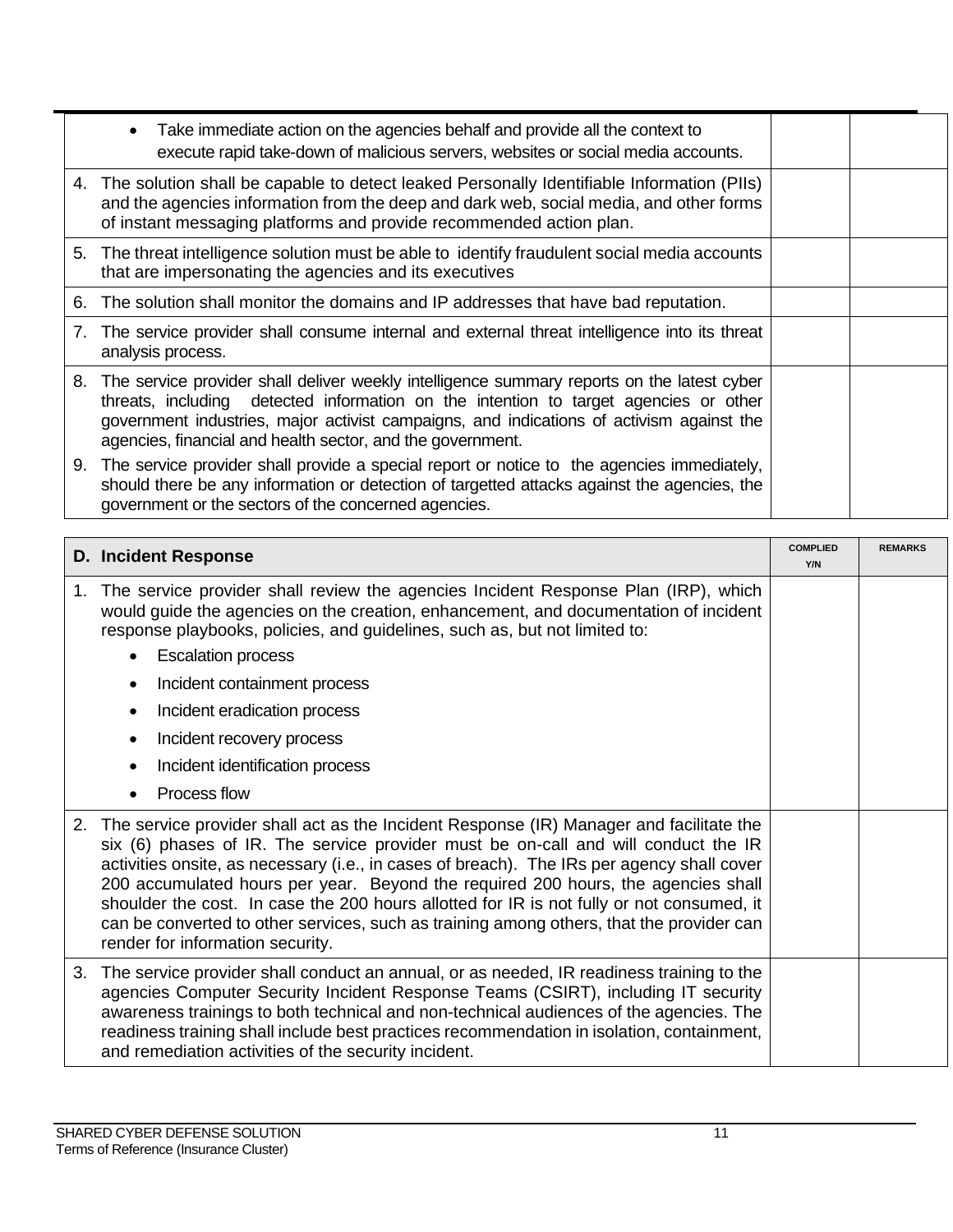|    | 4. The service provider shall conduct an annual, or as needed, incident response drill or<br>simulation exercises with the agencies-CSIRTs to improve detection and internal<br>readiness for cyber security incidents. This will include internal and external incident<br>communications, reduced impact on operation continuity, reporting to regulators (e.g.,<br>NPC, DICT), CSIRT readiness, blue team capability, tabletop exercises, among others. |  |
|----|------------------------------------------------------------------------------------------------------------------------------------------------------------------------------------------------------------------------------------------------------------------------------------------------------------------------------------------------------------------------------------------------------------------------------------------------------------|--|
|    | 5. The Service Provider shall map security playbook and runbooks for applicable security<br>use cases to guide client on their incident response.                                                                                                                                                                                                                                                                                                          |  |
| 6. | The service provider shall deliver technical assistance to the agencies CSIRTs during<br>emergency (successful) breach response.                                                                                                                                                                                                                                                                                                                           |  |
|    | 7. The Service Provider shall have a facility to receive client's reported incident (via<br>authorized point of contact from client) for incidents not captured on the monitoring tool.                                                                                                                                                                                                                                                                    |  |
|    | 8. The service provider shall deliver network/firewall/web applications breach response.                                                                                                                                                                                                                                                                                                                                                                   |  |
| 9. | The service provider shall identify, cleanse or contain malicious code, malware, spyware,<br>and system-file hacks.                                                                                                                                                                                                                                                                                                                                        |  |
|    | 10. The service provider shall deliver root cause analysis to identify the intrusion vector and<br>provide mitigating procedures to address network and system vulnerabilities.                                                                                                                                                                                                                                                                            |  |
|    | 11. The service provider shall identify indicators of compromise and scan the network to<br>search for other related infected systems.                                                                                                                                                                                                                                                                                                                     |  |
|    | 12. The service provider shall deliver insider threat investigation, as needed.                                                                                                                                                                                                                                                                                                                                                                            |  |
|    | 13. The service provider shall deliver employee misconduct investigations, as needed.                                                                                                                                                                                                                                                                                                                                                                      |  |
|    | 14. The service provider shall deliver incident and investigation reports.                                                                                                                                                                                                                                                                                                                                                                                 |  |
|    | 15. The service provider shall have a certified and recently trained (at least in the past 12<br>months) in-house cyber security forensics specialist, to support advanced investigation.                                                                                                                                                                                                                                                                  |  |
|    | 16. The service provider shall assist in the following:<br>Incident handling preparation and execution                                                                                                                                                                                                                                                                                                                                                     |  |
|    | Crisis management                                                                                                                                                                                                                                                                                                                                                                                                                                          |  |
|    | <b>Breach communication</b>                                                                                                                                                                                                                                                                                                                                                                                                                                |  |
|    | Forensic analysis including preservation of evidence for chain of custody<br>requirements                                                                                                                                                                                                                                                                                                                                                                  |  |
|    | Remediation                                                                                                                                                                                                                                                                                                                                                                                                                                                |  |
|    | 17. The Service Provider shall rate the prioritization and severity of security incidents and<br>create a service ticket as per agreed Service Level Agreement (SLA).                                                                                                                                                                                                                                                                                      |  |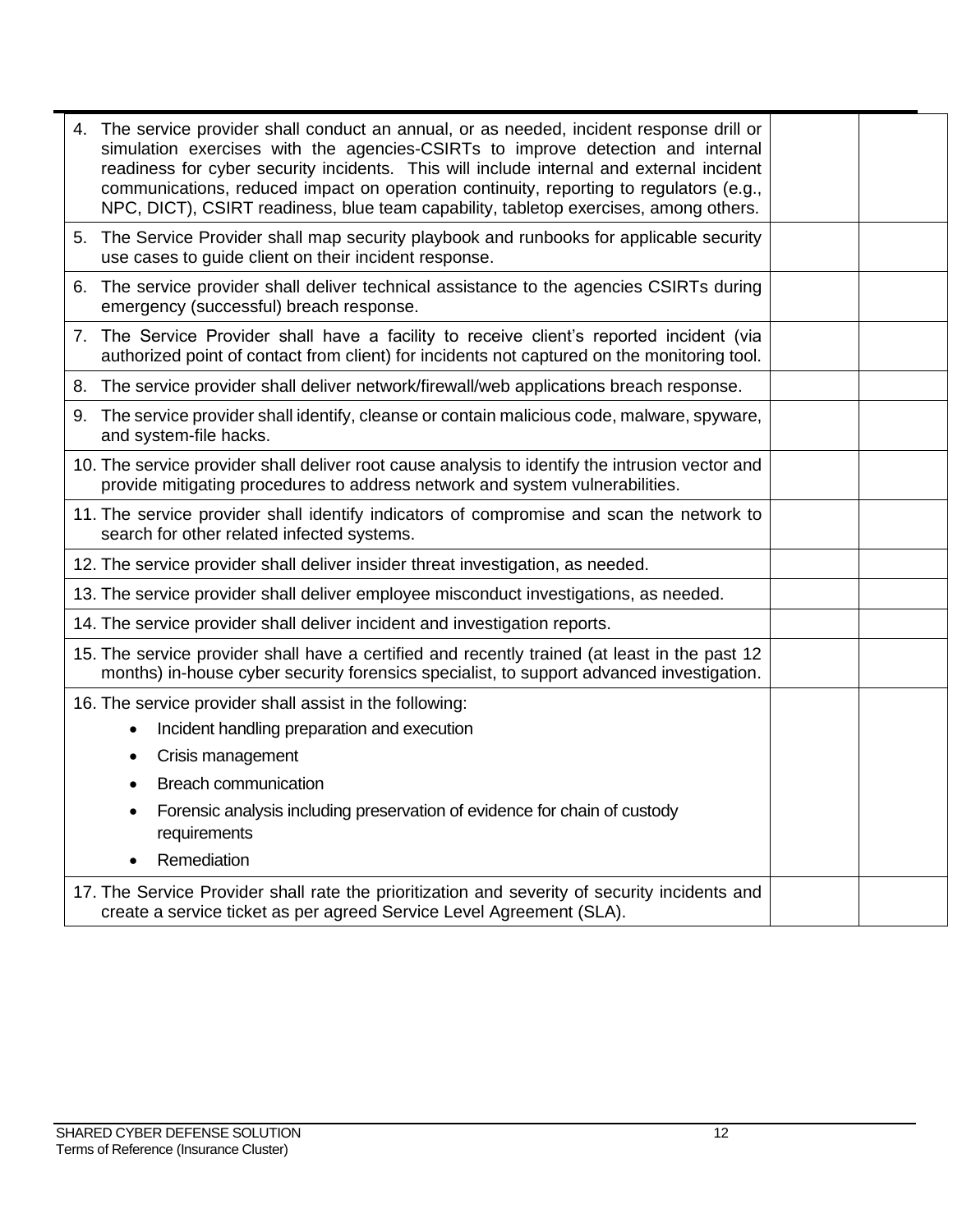| <b>Service Level Target</b><br>98%           |                       | creation of service ticket.            | <b>Description</b><br>Acknowledgement SLA of 15 minutes from the time<br>incident is detected by SIEM or from the time the<br>Client provides a proof of compromise (POC)<br>incident report, whichever comes first, up to the |
|----------------------------------------------|-----------------------|----------------------------------------|--------------------------------------------------------------------------------------------------------------------------------------------------------------------------------------------------------------------------------|
|                                              |                       |                                        |                                                                                                                                                                                                                                |
|                                              |                       |                                        |                                                                                                                                                                                                                                |
| request is reported based on severity level. |                       |                                        | Incident Response SLA - Time to respond or provide request from when incident or                                                                                                                                               |
| <b>Priority Level</b>                        |                       | Incident Response Time                 | Reference:                                                                                                                                                                                                                     |
| P1 - Catastrophic<br>P2 - Critical           |                       | Within 60 minutes<br>Within 90 minutes | From the creation of service ticket<br>up to triage. Triage is when the<br>SOC L2 Incident Responder<br>communicates with the client to                                                                                        |
| P3 - Marginal                                |                       | Within 120 minutes                     | further investigate and provide<br>recommendation<br>how<br>on<br>to                                                                                                                                                           |
| P4 - Negligible                              |                       | Within 160 minutes                     | contain, remediate, and recover<br>from the security incident.                                                                                                                                                                 |
|                                              |                       |                                        |                                                                                                                                                                                                                                |
|                                              |                       |                                        | Target Response Time % per Month                                                                                                                                                                                               |
| <b>Incident Priority</b>                     | 1 and $2$<br>$>= 90%$ | $3$ and $4$<br>$>= 80\%$               | Sum of the number of incidents                                                                                                                                                                                                 |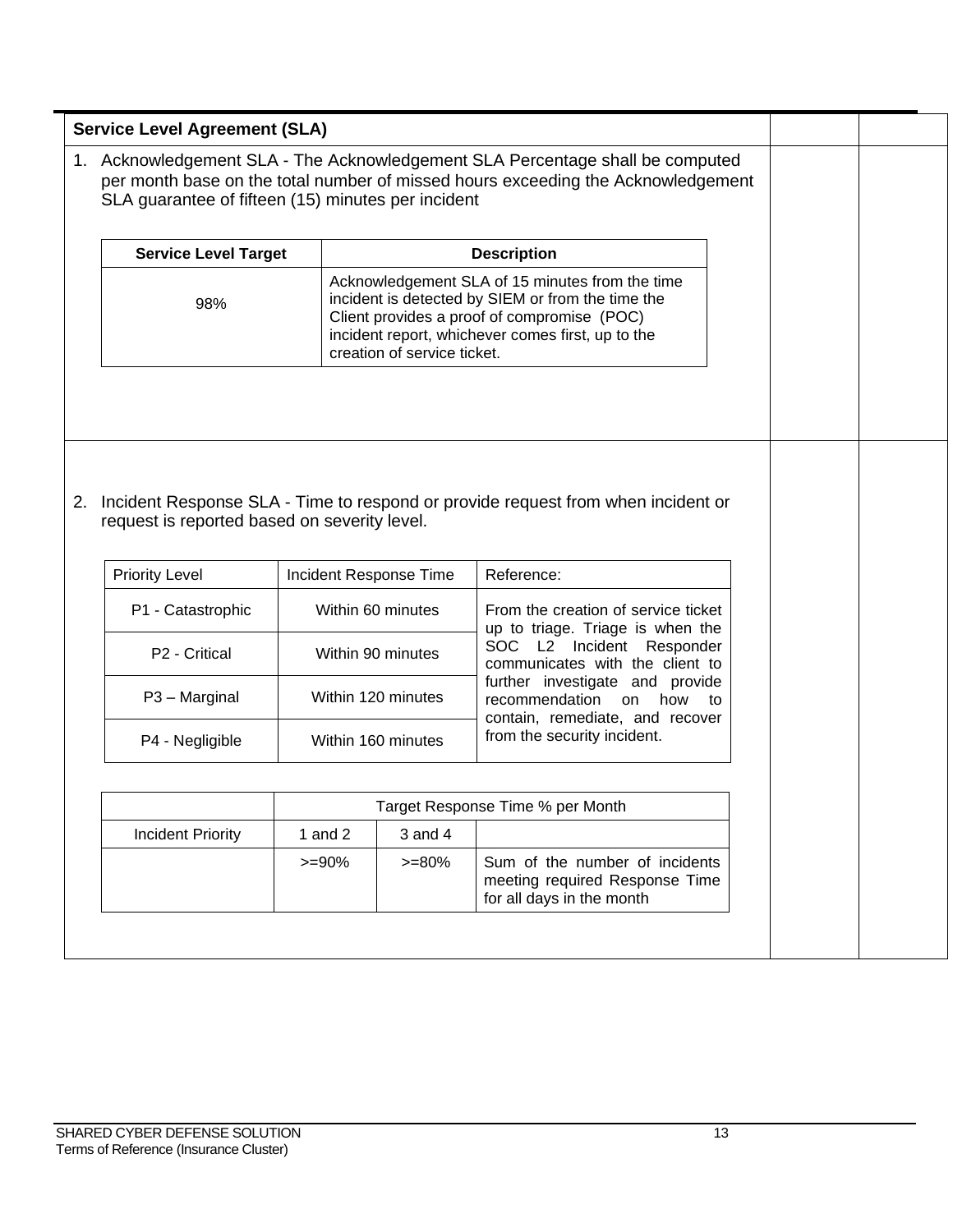# **II. Non-functional Requirements**

| A. Access Management                                                                                                                                                                                                                                                                                                                                                                          | <b>COMPLIED</b><br>Y/N | <b>REMARKS</b> |
|-----------------------------------------------------------------------------------------------------------------------------------------------------------------------------------------------------------------------------------------------------------------------------------------------------------------------------------------------------------------------------------------------|------------------------|----------------|
| 1. All credentials with the service provider shall be stored in a monitored central<br>management system. These are leased to the agencies once strong authentication has<br>been implemented and for the specific task for which it was authorized.                                                                                                                                          |                        |                |
| 2. The service provider's solution shall be accessed through a centralized portal, which<br>enforces session timeouts, mandates the use of multi-factor authentication (MFA), and<br>provides anomaly detection for monitoring user behavior.                                                                                                                                                 |                        |                |
| 3. The service provider shall maintain logical access controls which are role-based,<br>including principles of least privilege and segregation of duties.                                                                                                                                                                                                                                    |                        |                |
| 4. All passwords must have a minimum of fifteen (15) characters. Passwords must be<br>changed every ninety (90) days and cannot be the same as the prior three (3) passwords.<br>The service provider's system must mask passwords when entered and store password<br>files separately from the application system data. Only encrypted hashes of passwords<br>may be stored and transmitted. |                        |                |
| 5. All access from the service provider's managed endpoints to sensitive resources shall<br>be done via VPN configured with MFA. Opportunistic Transport Layer Security (TLS) is<br>configured by default for e-mail. Remote hardware is managed by comprehensive<br>enterprise management software that allows for maintenance and access control<br>management.                             |                        |                |
| 6. The service provider shall provide physical and environmental controls at the primary<br>and secondary sites for this project.                                                                                                                                                                                                                                                             |                        |                |
| 7. The agencies data shall be logically separated by using unique tagging to ensure<br>segregation of data from the other agencies. The agencies should retain as the legal<br>owner of the data processed and managed by the service provider.                                                                                                                                               |                        |                |

|    | <b>B. Training and Other Requirements</b>                                                                                                                                                                 | <b>COMPLIED</b><br>Y/N | <b>REMARKS</b> |
|----|-----------------------------------------------------------------------------------------------------------------------------------------------------------------------------------------------------------|------------------------|----------------|
|    | 1. The service provider should facilitate at least once a year Continual Service<br>Improvement (CSI) workshop with client for possible improvement of service through<br>process, people and technology. |                        |                |
|    | 2. The service provider should provide security advisories with the client for the<br>cybersecurity news and updates like the latest viruses, trojans, worms, or other malicious<br>programs.             |                        |                |
| 3. | The service provider shall conduct an annual cyber security maturity assessment (i.e., people,<br>process, and technology) on each Government Agency based on the NIST or CIS Controls.                   |                        |                |

| C. Service Provider's Qualification and Requirements                           | <b>COMPLIED</b><br>Y/N | <b>REMARKS</b> |
|--------------------------------------------------------------------------------|------------------------|----------------|
| Note: Submission of required documents shall be during the submission of bids. |                        |                |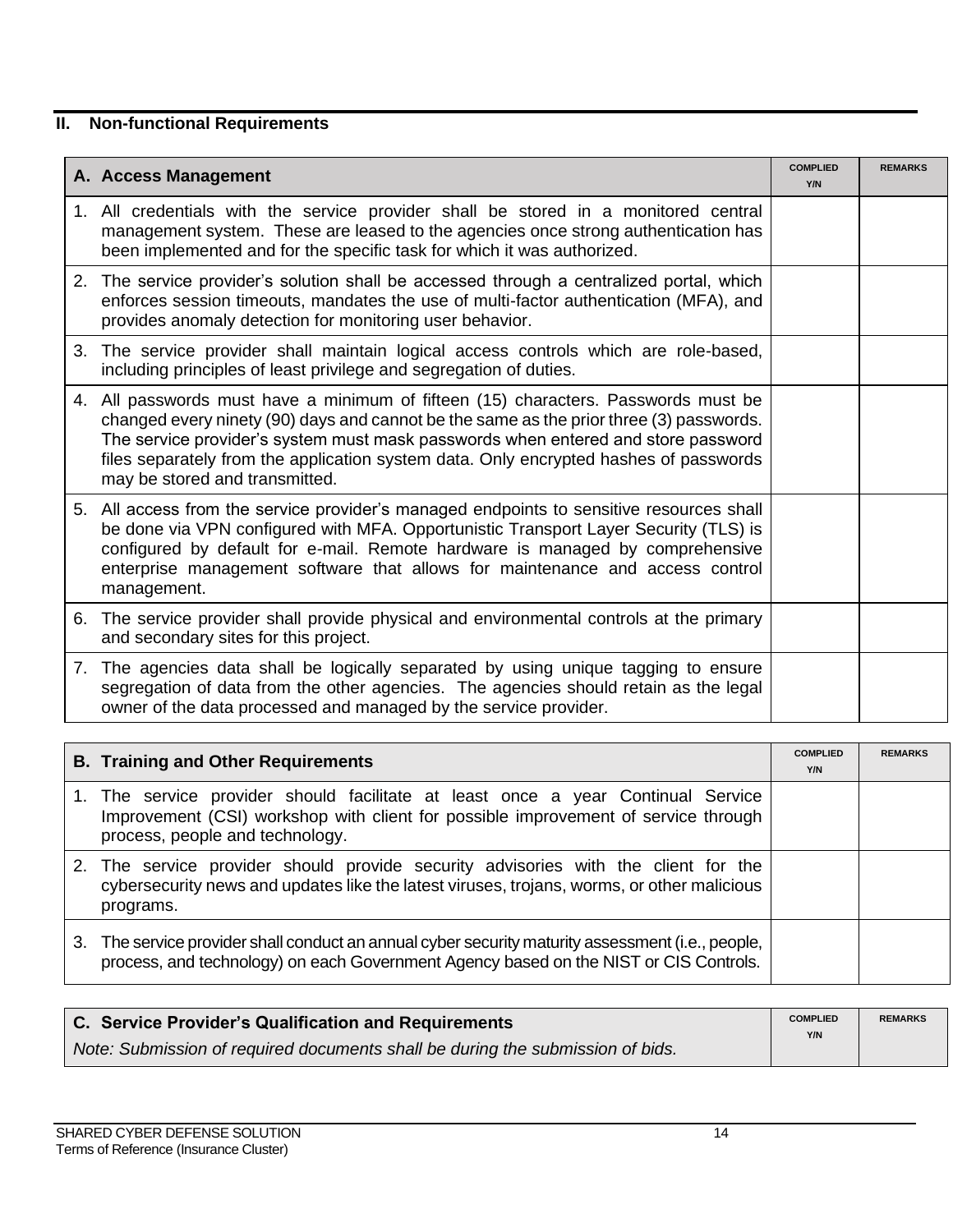| 1. The service provider must be a certified/authorized reseller of the brand(s) being offered<br>and shall submit a valid certification from the manufacturer(s).                                                                                                                                                                               |  |
|-------------------------------------------------------------------------------------------------------------------------------------------------------------------------------------------------------------------------------------------------------------------------------------------------------------------------------------------------|--|
| 2. The service provider must have 24 x 7 x 365 local technology operation center (SOC/NOC<br>facilities/infrastructure and service), with at least 20 IT or Information Security related<br>certified onsite support engineers within Metro Manila.                                                                                             |  |
| 3. The service provider must have local sales and technical offices in the Philippines. The<br>service provider must submit the list of local sales and technical offices in the Philippines.<br>This is subject for actual site visit to the facility.                                                                                         |  |
| 4. The service provider's SOC must be housed in a data center with at least TIA-942 Rated<br>3 Facility Certification.                                                                                                                                                                                                                          |  |
| 5. The service provider's SOC Analysts must have at least one or more of the following<br>certifications: Certified Ethical Hacker (CEH), CyberSec First Responder, Information<br>Technology Infrastructure Library (ITIL), or any relevant product certification to the<br>security products of the platform offered by the Service Provider. |  |
| 6. The service provider must be at least five (5) years in Security and ICT Industry and must<br>have more than three (3) years of experience in providing SOC services. SOC must also<br>be SOC 2 Type II Certified, to ensure controls related to security, availability, processing<br>integrity, confidentiality and privacy are in,        |  |

|    | D. Personnel Qualifications/Requirements                                                                                                                                                                                                                                                                                                                                                                                                                                                                                      | <b>COMPLIED</b><br>Y/N | <b>REMARKS</b> |
|----|-------------------------------------------------------------------------------------------------------------------------------------------------------------------------------------------------------------------------------------------------------------------------------------------------------------------------------------------------------------------------------------------------------------------------------------------------------------------------------------------------------------------------------|------------------------|----------------|
| 1. | The service provider must have at least Two (2) local Certified Network and Security<br>Engineer on each of the following security tools below:<br><b>SOAR</b><br><b>SIEM</b><br><b>Vulnerability Management</b>                                                                                                                                                                                                                                                                                                              |                        |                |
| 2. | The service provider must assign a dedicated local Project Manager (PM) that oversees<br>the project and conducts regular monthly service performance review and reporting to<br>client's management. The monthly service performance report of the PM shall contain<br>the following:<br><b>SLA Performance</b><br><b>Correlated Events Overview</b><br>Correlated Events Graph Distribution Over Time<br>٠<br>Correlated Events and Rules Triggered Summary<br>Summary of Incident Ticket per Use Cases Incident Management |                        |                |
| 3. | The service provider must submit the following for all the personnel to be assigned to the<br>cluster, and failure to submit the lists is subject for disqualification.<br>Resume/CV of the PM<br>Company ID<br>Certificate of employment                                                                                                                                                                                                                                                                                     |                        |                |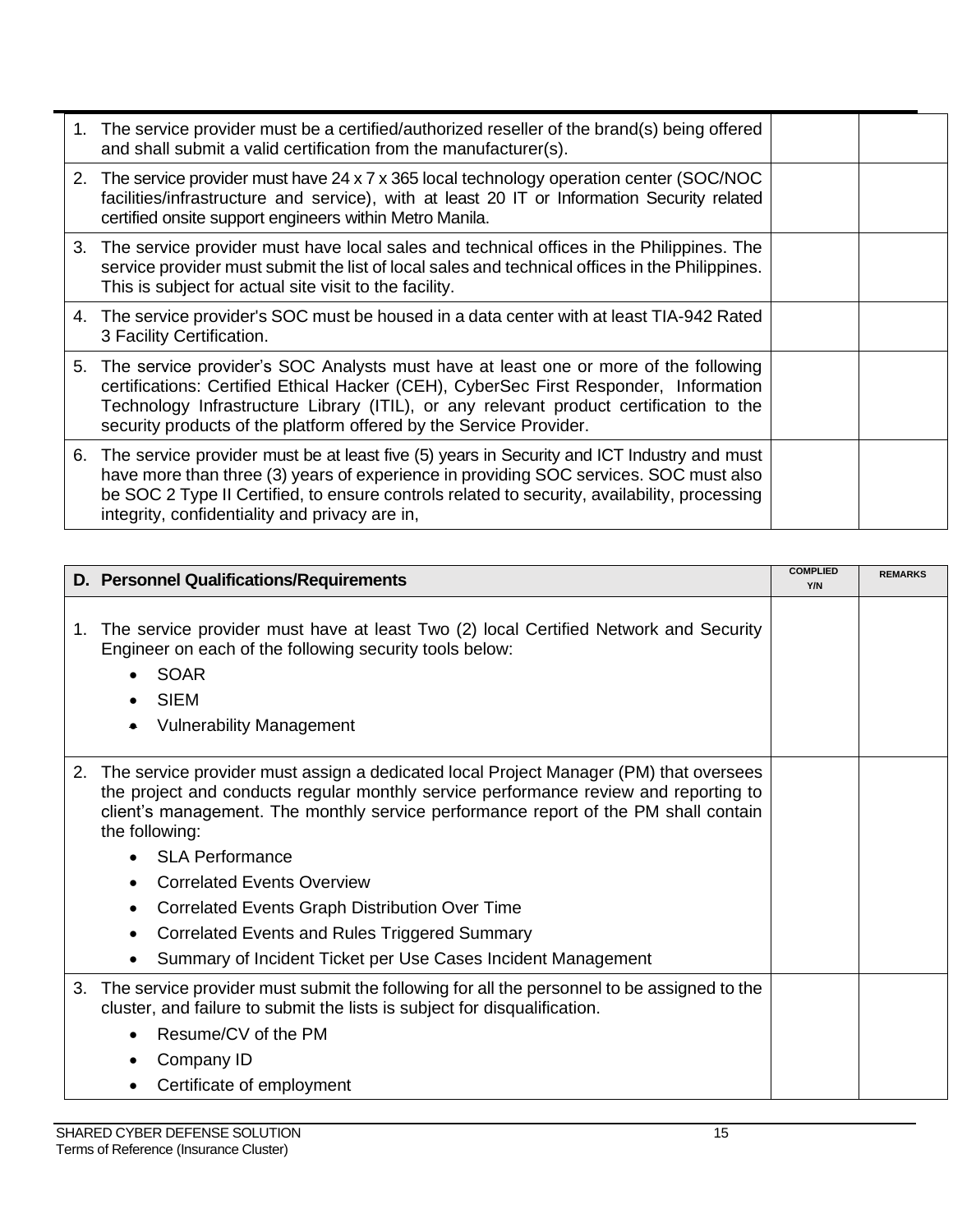|    | 4. The service provider must have a 24x7x365 team assigned to the cluster, composed of<br>at least:                                                                                                                                                                                    |  |
|----|----------------------------------------------------------------------------------------------------------------------------------------------------------------------------------------------------------------------------------------------------------------------------------------|--|
|    | 2-Tier 1 analyst who will be responsible for the following tasks:<br>$\bullet$                                                                                                                                                                                                         |  |
|    | Monitoring via existing SIEM/Analytics Platform<br>1.                                                                                                                                                                                                                                  |  |
|    | 2. Funneling of alerts (noise elimination)                                                                                                                                                                                                                                             |  |
|    | <b>Incident Validation</b><br>3.                                                                                                                                                                                                                                                       |  |
|    | 4. Case Management                                                                                                                                                                                                                                                                     |  |
|    | Threat Containment (Using Existing EDR or agreed process) – with<br>5.<br>guidance from L2 and up                                                                                                                                                                                      |  |
|    | 6. General Communication                                                                                                                                                                                                                                                               |  |
|    | 7. Weekly Summary Reports                                                                                                                                                                                                                                                              |  |
|    | 1-Tier 2 analyst who will be responsible to conduct further analysis and decides<br>on a strategy for containment.                                                                                                                                                                     |  |
|    | 1. Proactive Searches/ Threat Hunting                                                                                                                                                                                                                                                  |  |
|    | 2. Qualification of Incident Priority/Severity                                                                                                                                                                                                                                         |  |
|    | Investigation via SIEM/Analytics Platform and other accessible sources<br>3.                                                                                                                                                                                                           |  |
|    | <b>Rule Tuning</b><br>4.                                                                                                                                                                                                                                                               |  |
|    | Ad hoc Vulnerability Advisory & Research<br>5.                                                                                                                                                                                                                                         |  |
|    | Threat Containment (Using Existing EDR or agreed process)<br>6.                                                                                                                                                                                                                        |  |
|    | Incident Response/Recommendations<br>7.                                                                                                                                                                                                                                                |  |
|    | 1-Tier 3 senior analyst who will be responsible to manage critical incidents. Tier<br>3 analysts are also responsible for actively hunting for threats and assessing the<br>vulnerability of the business.                                                                             |  |
|    | 1. Manage High Severity Triage                                                                                                                                                                                                                                                         |  |
|    | Incident Response and Forensics Capabilities<br>2.                                                                                                                                                                                                                                     |  |
|    | Threat Containment (Using Existing EDR or agreed process)<br>3.                                                                                                                                                                                                                        |  |
|    | <b>Reporting and Post Incident Review</b><br>4.                                                                                                                                                                                                                                        |  |
|    | 5. Use Case Development                                                                                                                                                                                                                                                                |  |
|    | <b>Threat Searches</b><br>6.                                                                                                                                                                                                                                                           |  |
|    | <b>New Correlation Rules</b>                                                                                                                                                                                                                                                           |  |
|    | 1-Tier 4 analyst or the SOC manager, who will be in charge of strategy, priorities<br>and the direct management of SOC staff when major security incidents occur.<br>The SOC manager will also be responsible for the management of the MSOC<br>operations for the agency and cluster. |  |
| 5. | The service provider should ensure that there will be alternate personnel deployed to the<br>cluster should the primary personnel be unavailable for whatever reason.                                                                                                                  |  |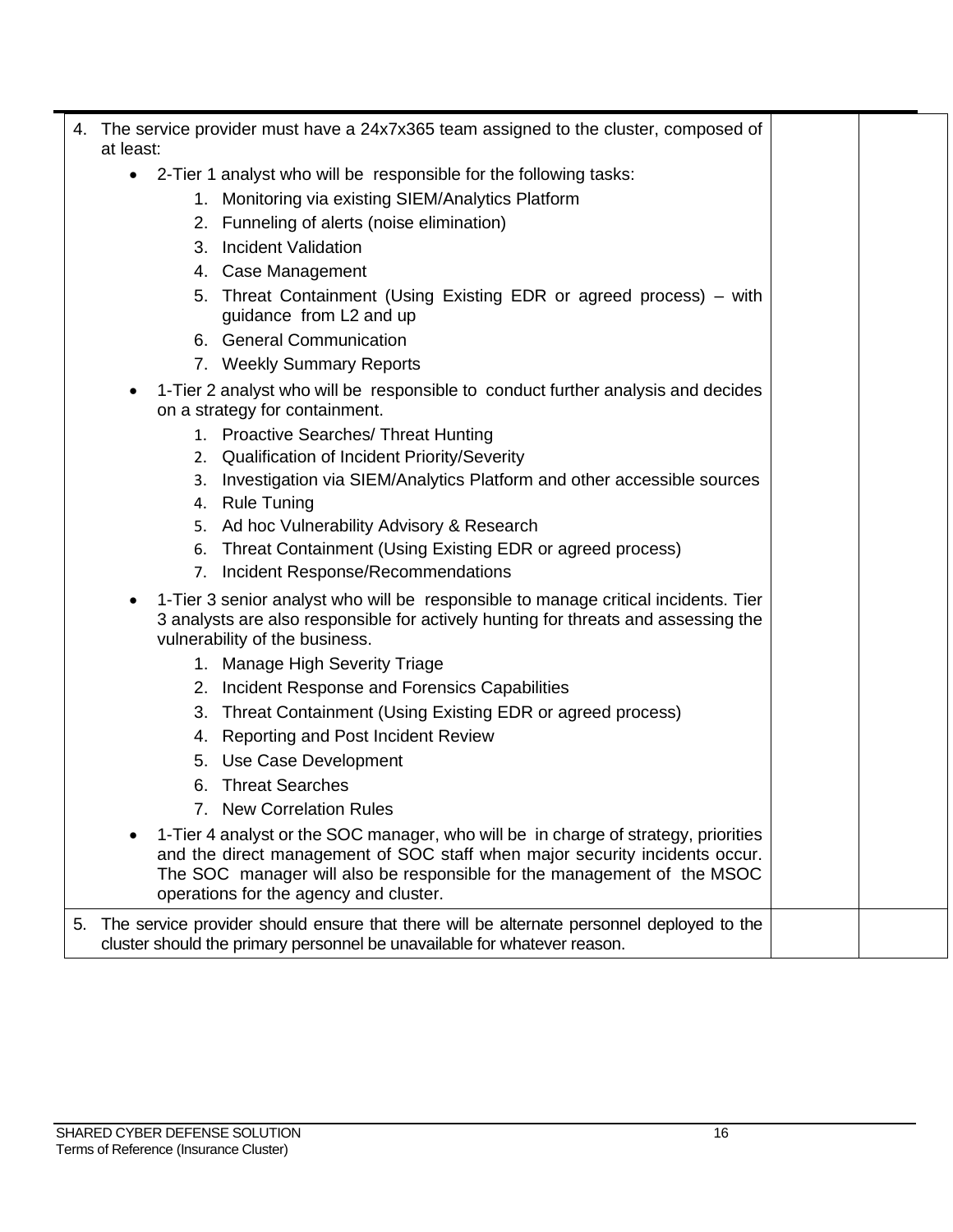#### 6. Qualifications

- Project Manager:
	- Must be with the service provider's organization at least one (1) year before the bid opening
	- Has handled project management for at least two(2) financial corporations.
	- Must provide a list of projects handled in the last 5 years, indicating the Project Name and Project Duration (Start date and end-date).
	- Must have a valid project management certification
- SOC Manager/Tier 4 Analyst:
	- Must be with the service provider's organization one (1) year before the bid opening
	- Has performed and managed three (3) engagements within the last five (5) years comparable to the proposed engagement
	- Must have at least five (5) years active IT security experience
	- Must have at least three (3) years SIEM or system and network administration experience.
	- Has any two (2) of the following unexpired professional certifications: Certified Information Systems Auditor (CISA), Certified Information Security Manager (CISM), GIAC Security Essentials (GSEC), GIAC Continuous Monitoring (GMON), GIAC Certified Detection Analyst (GCDA), GIAC Web Application Penetration Tester (GWAPT), GIAC Incident Handler (GCIH), GIAC Certified Forensic Analyst (GCFA), GIAC Certified Intrusion Analyst (GCIA), Cisco Certified Network Associate (CCNA), Information Technology Infrastructure Library (ITIL), Certified Ethical Hacker (CEH), Computer Hacking Forensic Investigator (CHFI), Certified Network Defense Architect (CNDA), CyberSec First Responder (CFR), CompTIA Security+, Certified Vulnerability Assessor (CVA), Offensive Security Certified Professional (OSCP), Certified Information System Security Professional (CISSP), Global Information Assurance Certification (GIAC) Penetration Tester (GPEN), GIAC Exploit Researcher & Advanced Penetration Tester (GXPN), EC-Council Licensed Penetration Tester (LPT) Master, Certified Penetration Tester (CPT), Certified Expert Penetration Tester (CEPT), Certified Mobile and Web Application Penetration Tester (CMWAPT), CompTIA PenTest+, Certified Payment Card Industry Security Implementer (CPISI), or other security-related certifications.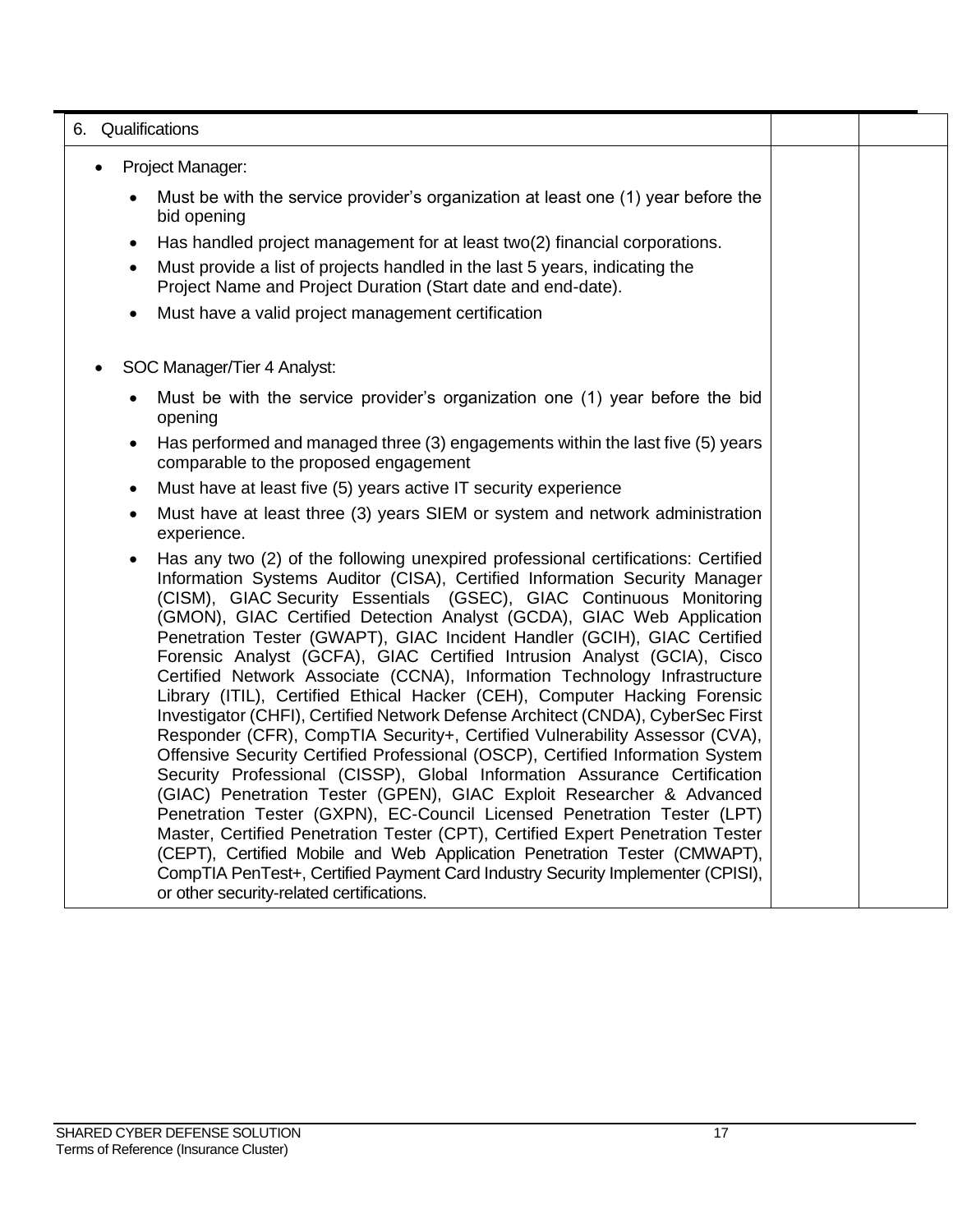|           | Team Lead/Tier 3 Analyst:                                                                                                                                                                                                                                                                                                       |  |
|-----------|---------------------------------------------------------------------------------------------------------------------------------------------------------------------------------------------------------------------------------------------------------------------------------------------------------------------------------|--|
| $\bullet$ | Must be with the service provider's organization one (1) year before the bid<br>opening                                                                                                                                                                                                                                         |  |
| $\bullet$ | Has functioned as lead in the performance of three (3) engagements within the<br>last five (5) years comparable to the proposed engagement                                                                                                                                                                                      |  |
| $\bullet$ | Must have at least five (5) years active IT security experience                                                                                                                                                                                                                                                                 |  |
| $\bullet$ | Must have at least three (3) years SIEM or system and network administration<br>experience                                                                                                                                                                                                                                      |  |
| $\bullet$ | Has any two (2) of the following unexpired professional certifications: CISA,<br>CISM, GSEC, GMON, GCDA, GWAPT, GCIH, GCFA, GCIA, CCNA, ITIL, CEH,<br>CHFI, CNDA, CFR, CompTIA Security+ CVA, OSCP, CISSP, GPEN, GXPN, LPT<br>Master, CPT, CEPT, CMWAPT, CompTIA PenTest+, CPISI, or other security-<br>related certifications. |  |
| $\bullet$ | Team Member/Tier 2 or Tier 1 Analyst:                                                                                                                                                                                                                                                                                           |  |
| $\bullet$ | Must be with the service provider's organization one (1) year before the bid<br>opening                                                                                                                                                                                                                                         |  |
| $\bullet$ | Has performed three (3) engagements within the last five (5) years comparable<br>to the proposed engagement                                                                                                                                                                                                                     |  |
| $\bullet$ | Must have at least three (3) years active IT security experience                                                                                                                                                                                                                                                                |  |
| $\bullet$ | Must have at least three (3) years SIEM or system and network administration<br>experience                                                                                                                                                                                                                                      |  |
| $\bullet$ | Has any one (1) of the following unexpired professional certifications: CISA,<br>CISM, GSEC, GMON, GCDA, GWAPT, GCIH, GCFA, GCIA, CCNA, ITIL, CEH,<br>CHFI, CNDA, CFR, CompTIA Security+ CVA, OSCP, CISSP, GPEN, GXPN, LPT<br>Master, CPT, CEPT, CMWAPT, CompTIA PenTest+, CPISI, or other security-<br>related certifications. |  |

## 4. Delivery Time/Completion Schedule

The Project must be implemented by phases: Phase 1 - Threat Intelligence, Security Monitoring and Management and Incident Response , 45 working days from the issuance of the Notice to Proceed, Phase 2- Vulnerability Management, 65 working days from the issuance of the Notice to Proceed . Commencement date will be from the receipt of Notice To Proceed (NTP) by the winning bidder. The vendor must therefore provide a project schedule which should present the project milestones and deliverables at each milestone.

All deliverables shall become the property of the concerned agencies**.**